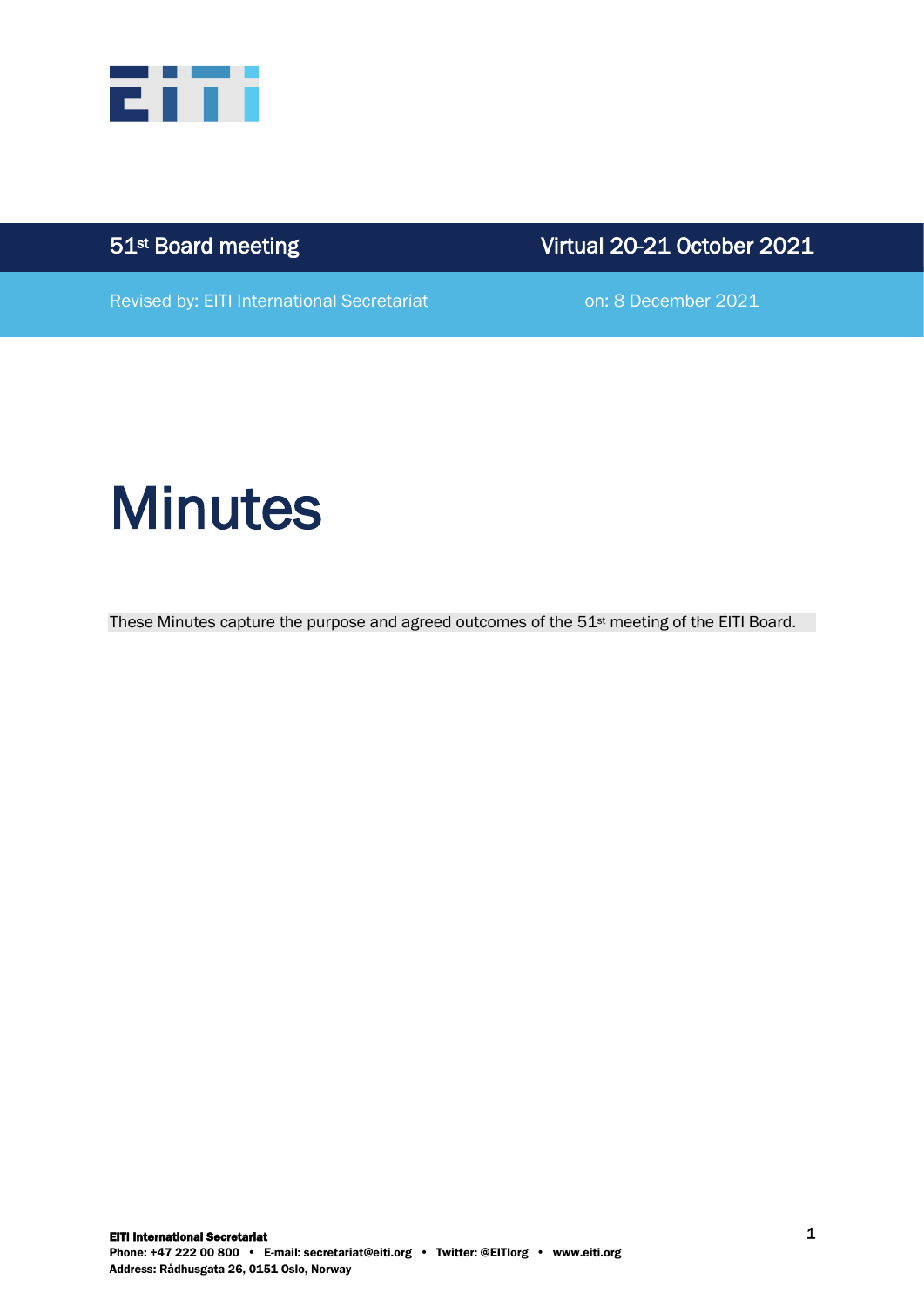## MINUTES OF THE 51ST EITI BOARD MEETING

## Table of Contents

| 51-8 Report from the Finance Committee and Governance and Oversight Committee12 |  |
|---------------------------------------------------------------------------------|--|
|                                                                                 |  |
|                                                                                 |  |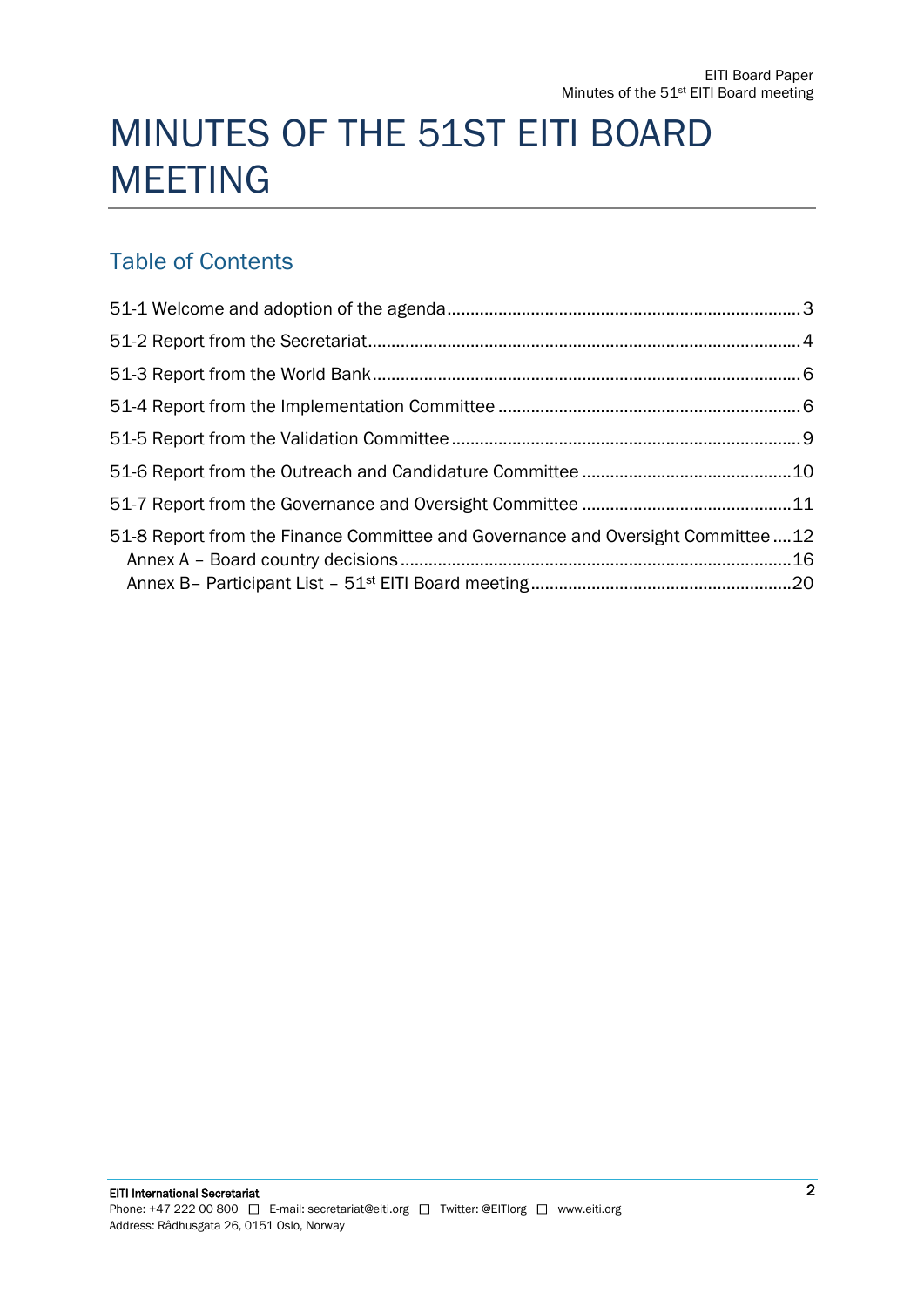## 51-1 Welcome and adoption of the agenda

The EITI Board Chair, Rt Hon. Helen Clark opened the meeting and welcomed the Board members to the EITI's 51<sup>st</sup> Board meeting. With the Board meeting proceeding on a virtual basis for a fifth occasion because of the pandemic, the Chair expressed her appreciation for the high rate of Board members' attendance and engagement, despite not having been able to meet in person. She added that meeting again in person will be vital to building trust and sense of common purpose, and noted that work is being done to explore opportunities for possible hybrid and inperson Board meetings in the coming year, while being very mindful of the risks and the ongoing health impact of the pandemic in many EITI countries. The Chair recognised the difficulties the pandemic brought to everyone, with some having experienced it at a very personal level. Some EITI office holders have lost their lives and others have lost their loved ones. The Chair turned to Stuart Brookes to say a few words about Jean-Francois Lasalle, EITI's former Board member and committed colleague, who passed last month due to COVID-19. Stuart thanked the Chair and recognised the important role Jean-Francois Lassalle had on the EITI from the onset. A minute of silence was observed.

The Chair welcomed new Board members to their first Board meeting:

• Ms Kimberly HARRINGTON, Director of the Office of Policy Analysis and Public Diplomacy in the Bureau of Energy Resources at the US Department of State who succeeded Erin Kotheimer as an alternate member representing the supporting countries constituency in September and Mr François GAVE, Special Representative for Corporate Social Responsibility and the Social Dimension of Globalisation at the Ministry of Europe and Foreign Affairs, France who succeeded Odile Roussel as an alternate Board member representing the supporting countries' constituency in October.

The Chair thanked Board members leaving the Board:

- Ms Maria Teresa HABITAN, Assistant Secretary of the Department of Finance, Philippines, has informed us that she will be retiring from the Department of Finance on 31 October 2021. This October meeting, therefore, is the last meeting she attends as a Board member. Her successor will be named shortly.
- Ms. Odile ROUSSEL, Ministry of Europe and Foreign Affairs, Government of France, stepped down from the Board after the 50th Board meeting in June.
- Mr Django COULIBALLY, National Coordinator, Mali has been replaced as Mali's National Coordinator and has stepped down from the Board as notified via BC 314. His successor is yet to be confirmed.

The Chair also noted the apologies from Dyveke Rogan and Solange Ondigui.

Lastly, the Chair thanked Ines Marques, EITI Secretariat's Policy Director for her commitment and hard work and noted her upcoming 12-months leave of absence that would take place from November 2021.

The draft Board meeting agenda was approved.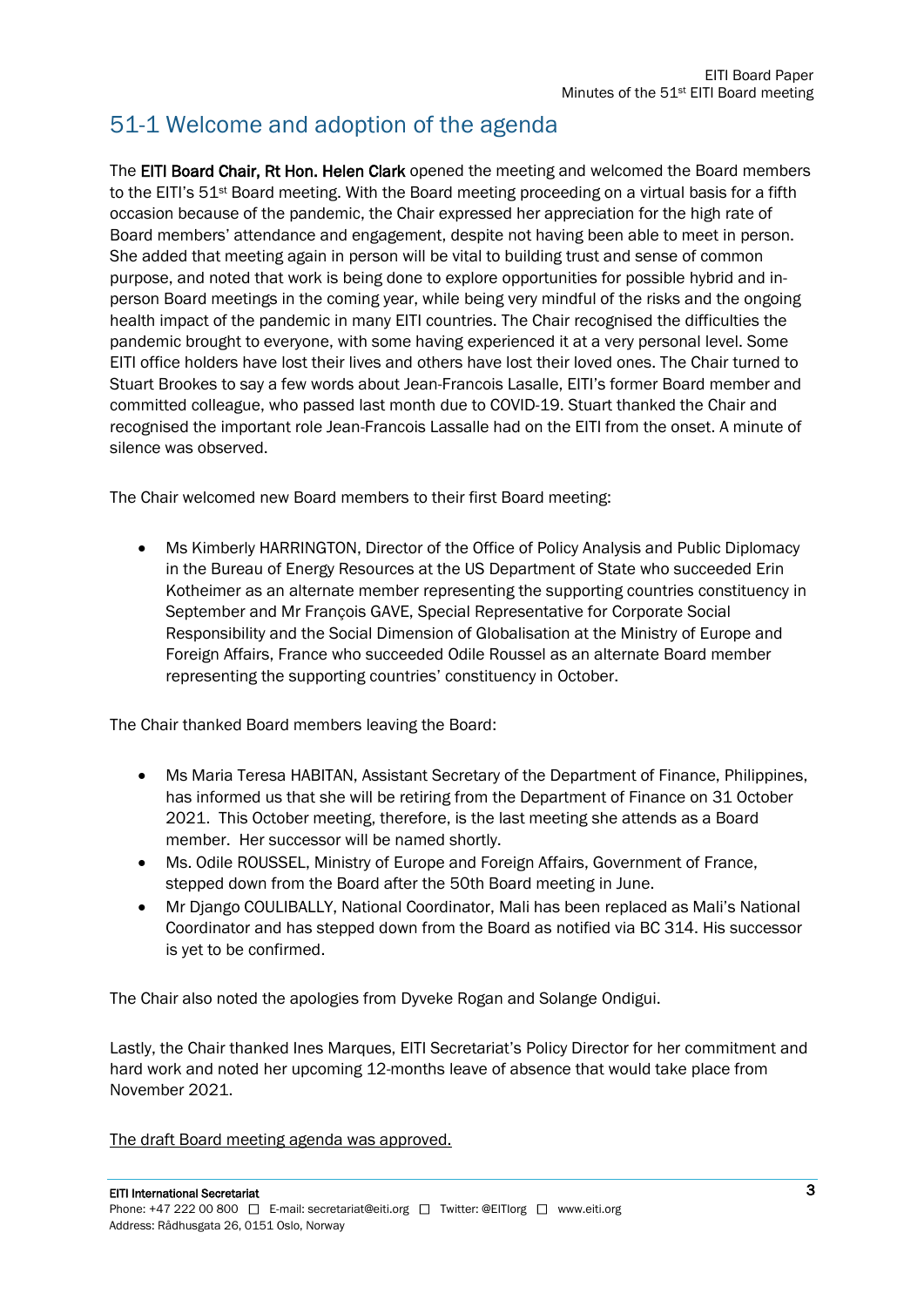## 51-2 Report from the Secretariat

#### Board paper 51-2-A: Implementation Progress Report

Mark Robinson provided a summary of the IPR for the period June–September 2021 and noted that the Secretariat had focused on capacity building and implementation support to member countries. The International Secretariat had also expended significant time and effort on planning priorities for implementation support in 2022, in consultation with national stakeholders and partners.

Mark noted that a number of countries continued to experience political instability. Myanmar remained suspended as conflict between the military regime and civilians continue to escalate. Taliban take-over has completely stalled the EITI process in Afghanistan. Coups had taken place the last year in Chad, Guinea and Mali without apparent immediate implications for implementation. Intensifying violent conflict in Ethiopia and Mozambique also raised concerns about the prospects for investments in the extractive industries. Mark noted that the Secretariat continued to monitor these cases and the risks posed to EITI stakeholders closely and would continue providing regular updates to the Board Chair, Implementation and Rapid Response Committees.

Gay Ordenes shared updates on Afghanistan and Myanmar. On Afghanistan, she noted that since the Taliban took over Afghanistan in mid-August, there has been no progress with EITI implementation. She highlighted that a recommendation on the status of Afghanistan will be made when consultations could be undertaken with stakeholders. On Myanmar, Gay Ordenes mentioned that the country continues to be suspended as conflict between the military regime and civilians continue to escalate. The military has informed the Secretariat in July that it is in the process of establishing an MSG. The Secretariat responded by reiterating the conditions that need to be fulfilled for suspension to be lifted, including the restoration of genuine civic space.

Mark highlighted that flexible reporting had strengthened EITI implementation, with 16 countries having adopted flexible reporting and three countries exploring alternative approaches to reporting. He noted that efforts around systematic disclosure continued apace; the latest data from the systematic disclosure dashboard showed that on average 24% of data required by the EITI is systematically disclosed in 32 countries, while almost 55% was only available through conventional EITI reporting. Furthermore, he noted the continued momentum around beneficial ownership, with ten countries having formally joined the Opening Extractives Programme and six leading extractive sector companies having signed a commitment to support beneficial ownership transparency.

On environmental reporting, he signalled that implementing countries were increasingly using the EITI as a way to be able to report on environmental management and monitoring efforts. He also noted that there had been progress on the implementation of gender-related requirements with an increase of 4% in the percentage of women members in MSG over the 12 months period and 60% of EITI countries publish some kind of gender-disaggregated information on employment, up from 33% last year.

Board members raised the following points:

• Concerns were raised about the political instability in several EITI member countries. It was emphasised that a decision should be made in the near future on the status of Afghanistan, with some Board members questioning how Afghanistan has not yet been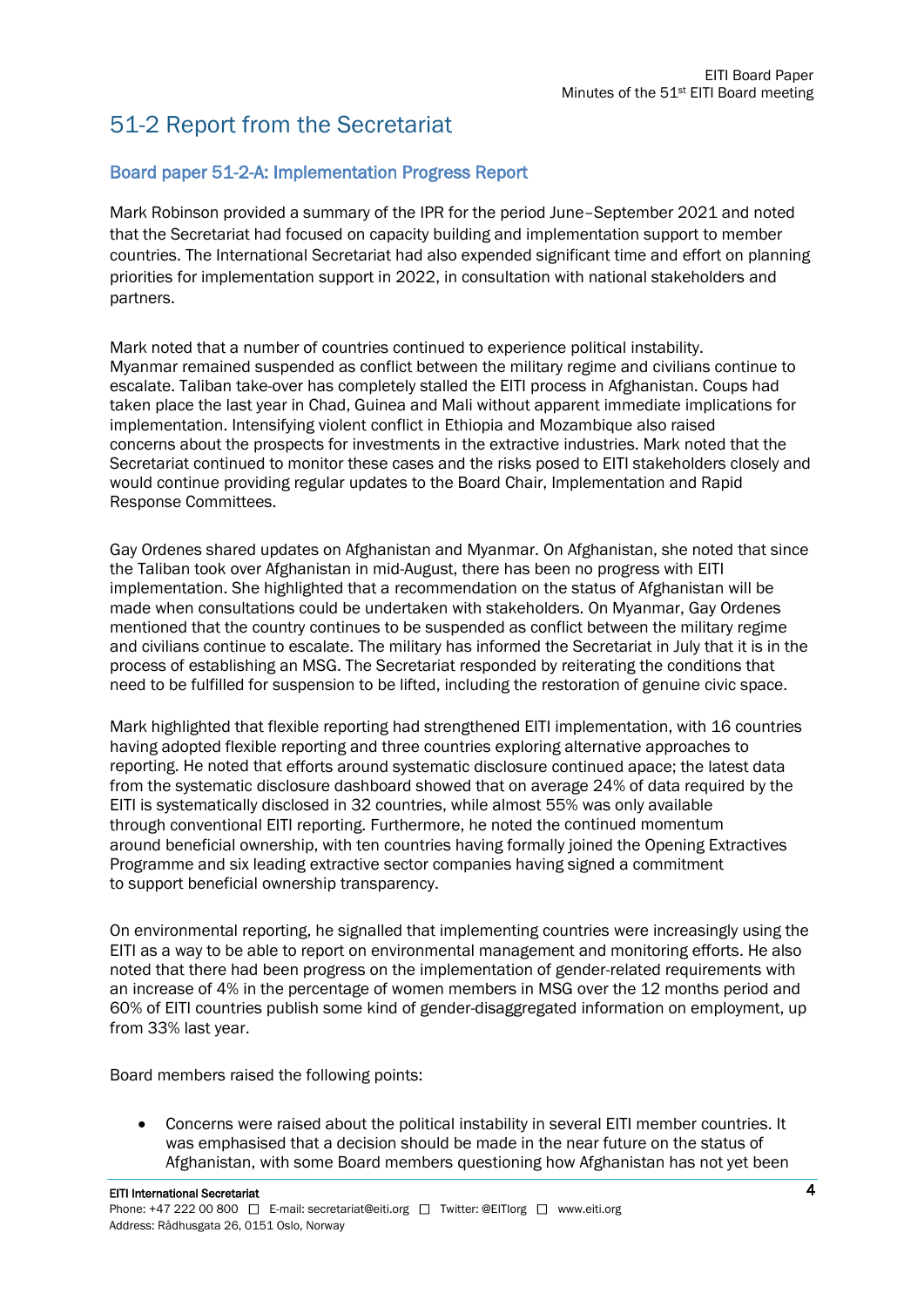suspended due to political instability if its MSG no longer exists. Board members may through their institutions be available to support efforts on the ground in fragile states. The Secretariat noted that there could be value in revisiting the Board policy in cases where there is violent overthrow of elected civilian governments and what would be the appropriate approach.

- Industry and supporting country representatives asked to be more involved in the events and discussions taking place in the run-up to the COP26 as well as other discussions on the energy transition. The Secretariat noted that materials related to the energy transition were made available on the Board internal page in response to the request.
- The Secretariat could support efforts to encourage companies to comply with environmental requirements in countries of operation.
- The Secretariat could further consider and reflect the corporate dimension of gender and extractives and highlighting efforts and progress that the corporate sector is making towards gender equality.

#### Actions:

The Secretariat to continue monitoring the situation in politically instable and fragile contexts and report to the Board, and prepare a recommendation on Afghanistan to be shared with the Implementation Committee, ahead of the  $52<sup>nd</sup>$  Board meeting.

#### Board paper 51-2-B: Outreach Progress Report (OPR)

Andrew Irvine presented the report and noted there were no new developments to report on in Australia, Brazil, Chile, South Sudan, United States and Zimbabwe. He updated the Board on the expected candidature application from Angola in March 2022, recent developments in Equatorial Guinea, and delays due to political instability in Lebanon and Tunisia. Andrew also shared updates on initial discussions with Jamaica, Serbia and Sudan. Andrew also indicated corporate outreach activities have been limited, though the Secretariat plans to use Africa Oil Week in Dubai in November 2021 to conduct outreach.

Board members raised following points:

- It was suggested that certain allegations of corruption against members of government in Equatorial Guinea may be outdated and that the country appeared to have provided relevant high-level government engagement in the EITI process. The Secretariat confirmed that the allegations are recent, and that it has asked for renewed high-level government commitment as a result of ongoing concerns.
- There are some countries that have been dropped off from the report without an update being provided. Board members requested that an update of progress or its lack of should be provided before removing a country from future OPRs.

#### Actions:

- Secretariat to include an update on non-active countries before removing them from the OPR.
- Secretariat to continue with its outreach efforts to financial institutions.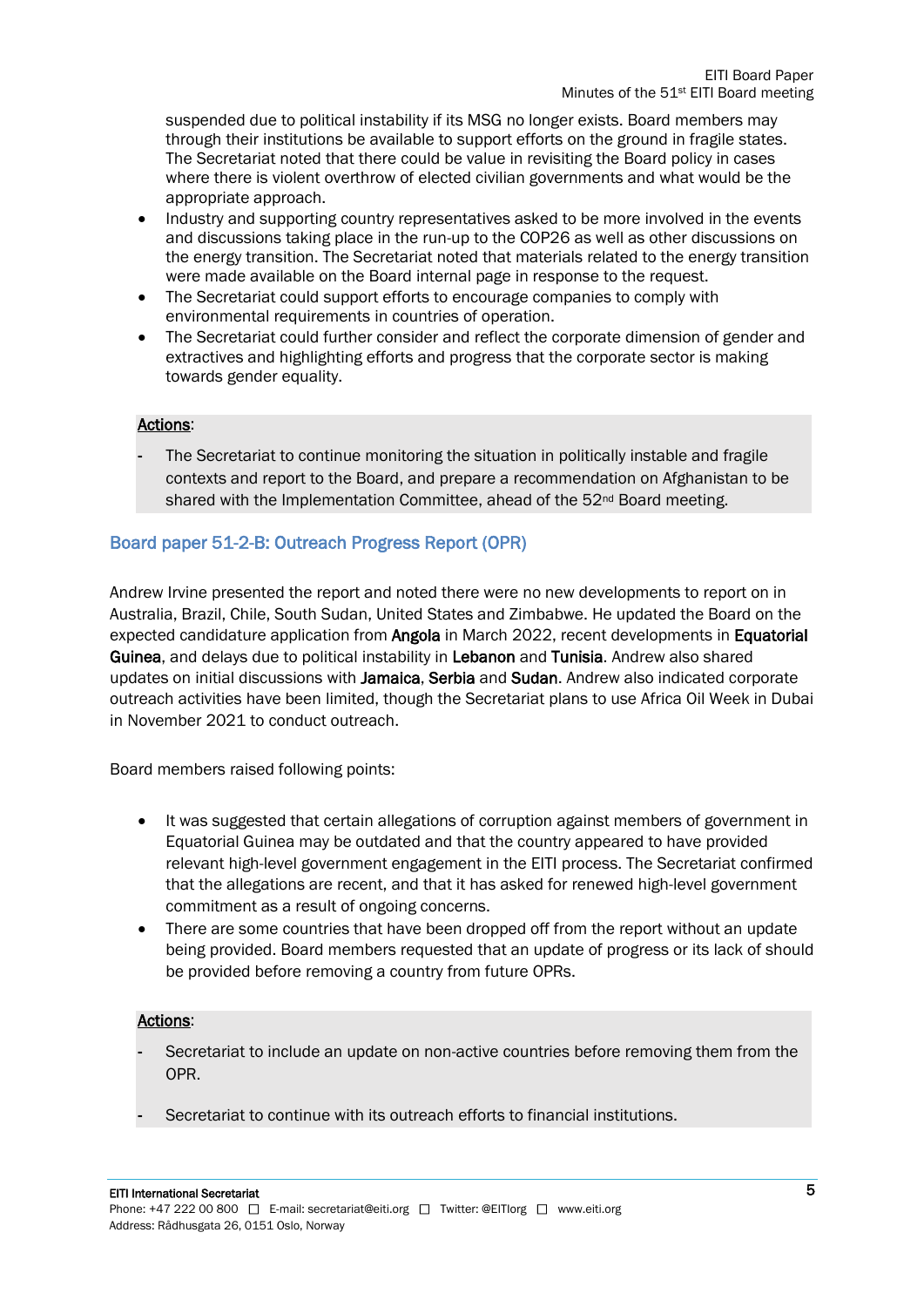## 51-3 Report from the World Bank

Rachel Perks, EGPS Acting Practice Manager with the Energy and Extractives Global Practice, presented the report from the World Bank Group (WBG). Rachel provided an overview of the World Bank's response to the challenges that the pandemic has posed in many of EITI implementing countries and more specifically:

- In April 2020 a [first group of projects](https://www.worldbank.org/en/news/press-release/2020/04/02/world-bank-group-launches-first-operations-for-covid-19-coronavirus-emergency-health-support-strengthening-developing-country-responses) using the dedicated COVID-19 Fast-Track Facility (also called the COVID-19 Strategic Preparedness and Response Program (SPRP)), amounting to USD 1.9B and assisting 25 countries, was rolled out.
- In May 2020, the World Bank Group announced that its emergency operations to fight COVID-19 reached [100 developing countries](https://www.worldbank.org/en/news/press-release/2020/05/19/world-bank-group-100-countries-get-support-in-response-to-covid-19-coronavirus) – home to 70% of the world's population.
- In October 2020, USD 12B was approved for developing countries to finance the [purchase and distribution of COVID-19 vaccines,](https://www.worldbank.org/en/news/press-release/2020/10/13/world-bank-approves-12-billion-for-covid-19-vaccines) tests, and treatments for their citizens.
- In June 2021 President Malpass [announced the expansion of financing](https://www.worldbank.org/en/news/speech/2021/06/30/remarks-by-wbg-president-david-malpass-on-world-bank-group-action-on-covid-19-vaccines-for-developing-countries) available for COVID-19 vaccine financing to USD 20B over the next 18 months, adding USD 8B to the previously announced USD 12B.

Within the EGPS programme, she noted the emergency response in the artisanal and small mining projects in order to ensure that those that are most vulnerable are protected against the risks of the COVID-19 pandemic. Rachel continued with providing an update on the EGPS grants, noting that Albania, Chad, Ghana and Mali received their grants amounting to USD 2,6M in May 2021. Lastly, the Board was informed of the stock-taking exercise that the World Bank will initiate in October 2021 to reassess the rationale of the Bank's engagement in EITI support, its strategies, and its instruments, and identify the critical factors that need to be in place on the client side for a successful WB engagement in EITI implementation.

Board members raised the following points:

- Concerns were raised around continual requests for disclosing information about the financial support to civil society organisations (CSOs). A board member also noted that his request on disclosing agencies in countries receiving the funding has not been addressed, yet again. He expressed his hope in having this addressed in the stock-taking exercise mentioned by Ms. Perks. Rachel responded that the WB expects to conclude the funding cycle for CSO's within the next quarter and sympathised with the frustration expressed at the meeting.
- More information on the stock-take and its implications on funding of EITI implementation was requested. Rachel noted that the findings are meant to provide substantive input to the EGPS management and donor partners in order to shape the Bank's strategy and operations going forward.

## 51-4 Report from the Implementation Committee

#### Board Paper 51-4-A: Status update on energy transition and EITI (for discussion)

Erica Westenberg, Co-Chair of the Implementation Committee presented the paper. She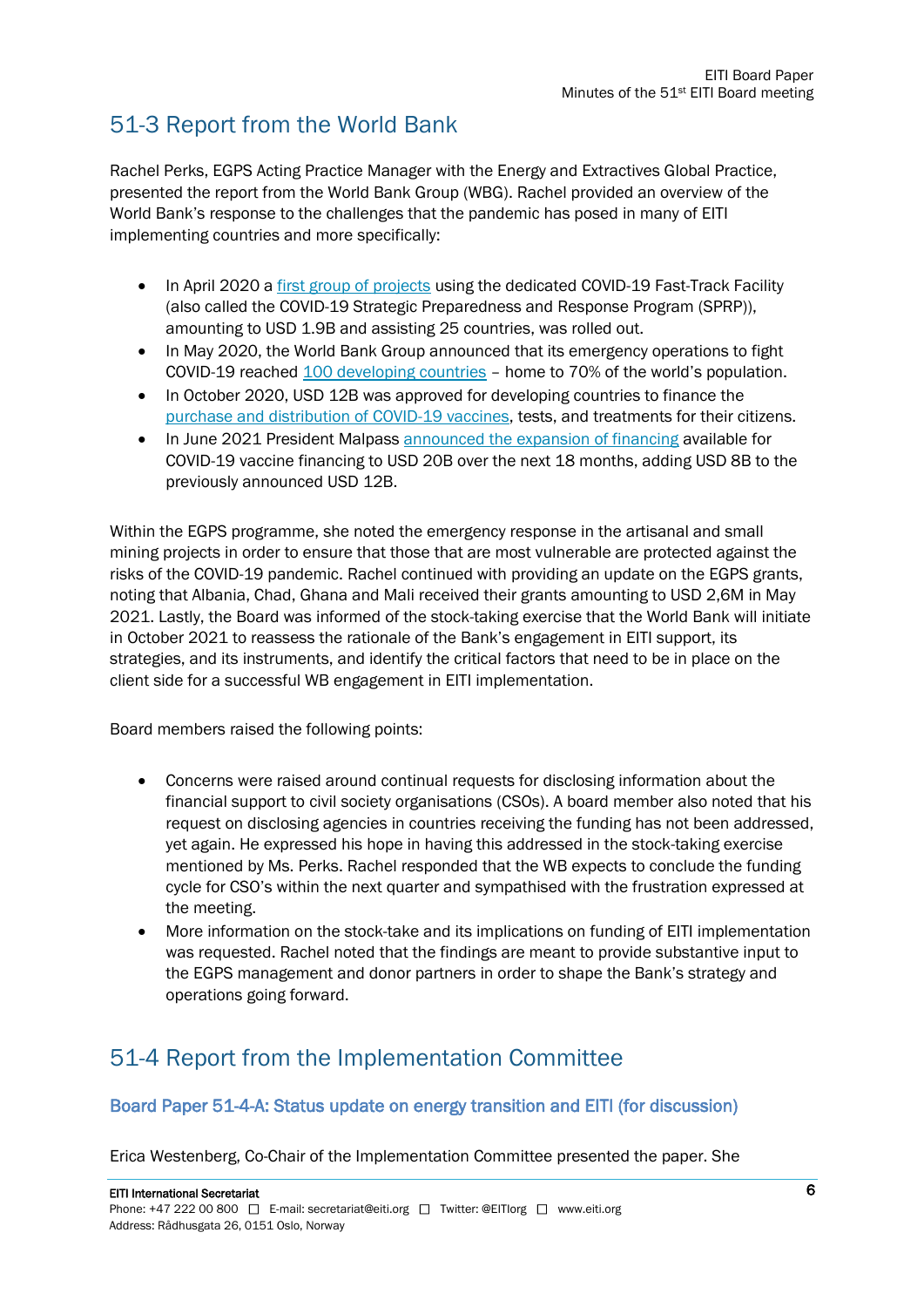reminded the Board of the recommendations agreed in October 2020 and emphasised that "energy transition" and EITI primary focus is not on examining whether EITI countries should be changing their domestic energy mix. Rather, it was about the reality that the global imperative of decarbonization is reshaping the extractive sector, and that this is and will be impacting many EITI countries in significant and varied ways. She noted that the focus of the Board's energy transition discussions remained on exploring how to ensure that national EITI processes continued to foster disclosures and dialogues that were timely and relevant to the most pressing sectoral shifts and policy decisions that countries are facing.

In response to the questions for discussion, Board members raised the following points:

- An area of work to position the EITI could be to encourage implementing countries to provide or refer to information on progress in meeting Nationally Determined Contributions (NDCs) under the Paris agreement and outline their plans and policies on the energy transition as it may relate to the extractive industries.
- Some Board members highlighted that a critical step would be to start working on changes to the Standard in order to be consistent with the global energy transition goals. Several Board members proposed that a working group be created to begin considering changes to the Standard. Board members further suggested that ahead of changing the Standard, it would be important to reach a shared understanding of what the EITI should aim to achieve in addressing the energy transition.
- It was noted that the focus should be on supporting implementing countries in the transition, especially oil and gas dependent countries. It would be important to channel the voice of resource-rich countries in global policy dialogues and Board-level discussion on the energy transition.
- Board members discussed the importance of avoiding duplication of efforts by other initiatives. The focus should be directed on the unique added value of the EITI with (1) its multi-stakeholder structure (where citizens of resource-rich states, who will be so heavily impacted by the energy transition, have a seat at the table); and (2) its ability to bring together the voices of resource-rich countries in global policy dialogues on the energy transition.
- Board members highlighted that in the context of an increased demand for critical minerals and competition among different actors, the risk of corruption and conflict in resource-rich countries would be higher. Areas of the Standard such as beneficial ownership transparency, contract transparency, and tax disclosure would be relevant in this context. The work on artisanal and small-scale mining and collaboration with OECD should also be revisited with the critical minerals angle in mind.

#### Actions:

The Secretariat will reflect the feedback from Board members in the final 2022 work plan and propose a process for reviewing lessons learned from the EITI Standard and potential areas for revision to the Implementation Committee.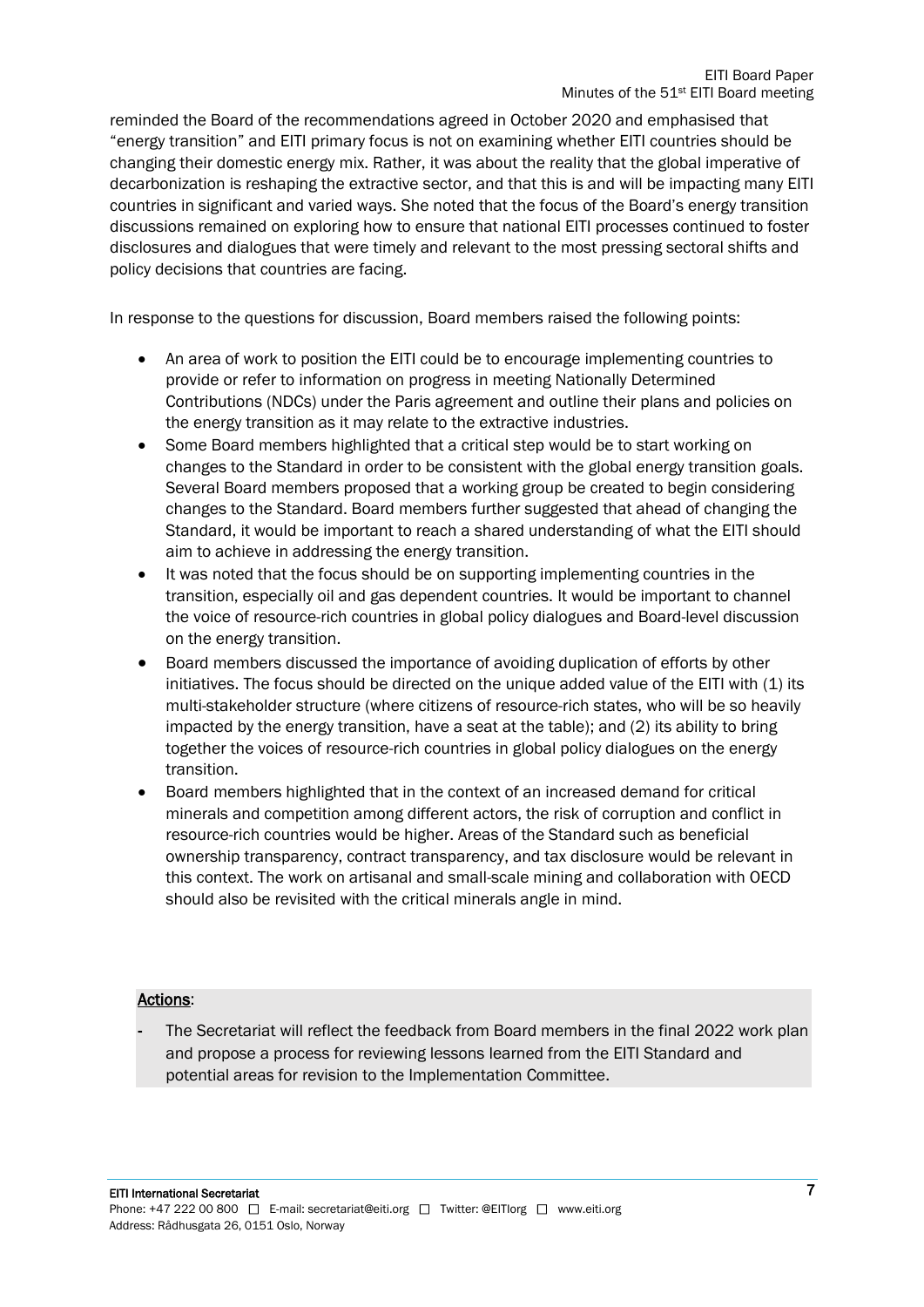#### Board Paper 51-4-B: Adapted implementation request: Central African Republic (for decision)

Ian Mwiinga, Co-Chair of the Implementation Committee, presented Central African Republic's (CAR) adapted implementation request. He shared the recommendation from the Committee to lift the suspension and to agree on adapted implementation, based on the assessment of improving security situation and evidence of resuming EITI implementation.

Board members raised the following points:

- The supporting countries' constituency requested more information on the assessment due to concerns on reports of human rights abuses. It also requested information on the number of zones certified as compliant by the Kimberley process.
- Civil society constituency members supported the lifting of the suspension but noted that the adapted implementation should not mean lack of information on license ownership or restricted civic space.
- Implementing country constituency members supported the recommendation, noting that the good work already made should continue and that EITI has to give an opportunity to CAR. It was noted that several EITI countries which were not suspended were facing similar challenges.

Nassim Bennani from the International Secretariat provided the following explanations:

- The assessment acknowledges the restricted civic space in general in CAR and is based on what the minimum is for the EITI to function, following closely the five sign up steps agreed for a country to join the EITI. It also relies on consultation with PWYP international who supported local civil society in the recent EITI process. Nassim Bennani provided examples of those evidence notably for civil society engagement.
- The adapted implementation concerns the regional perimeter and unilateral government disclosures for the first report, as mining is primarily ASM. EITI adapted implementation in CAR will still require adherence to the civil society protocol and license and contract information. There are 8 regions covered by the Kimberley process currently, but the number can vary depending on the future level of control of the country by the government.

To allow the remaining questions to be addressed, the Chair postponed the conclusion of the discussion to the second day of Board deliberations.

Representatives from the supporting country constituency presented proposed revisions to the recommended Board decision, noting that while the constituency was not aiming to block the decision, an individual constituency member had objected to the proposed recommendation on the grounds of political instability. It was also proposed that the EITI Chair issue a statement raising concerns about the political situation and clarifying that lifting of suspension will allow for closer monitoring of EITI implementation in the country.

The Chair asked for the Board's endorsement of the recommendation from the Implementation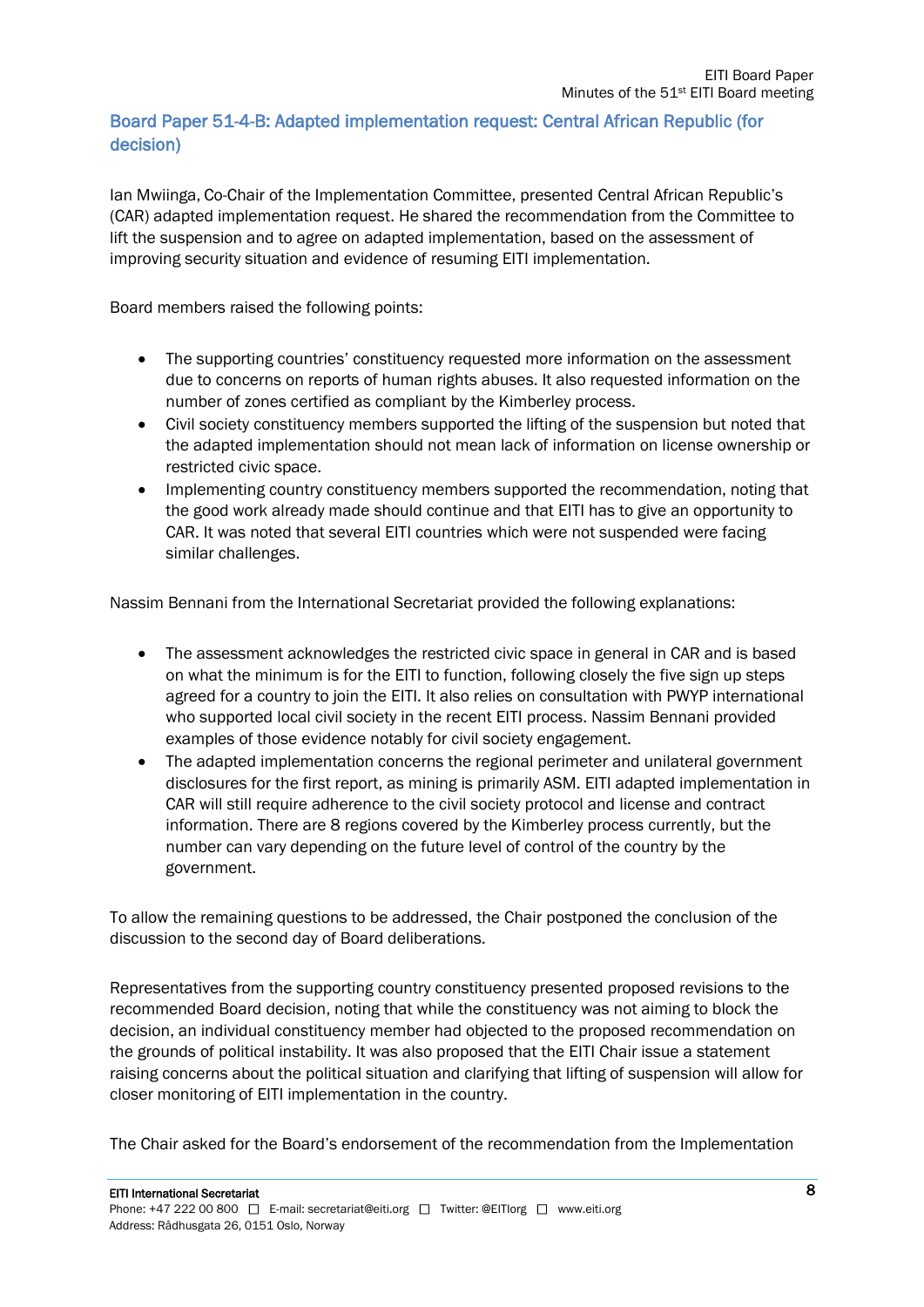Committee. The recommendation was adopted.

#### Actions:

- The Chair to write to the Government of Central African Republic announcing the Board decision.
- The Secretariat to publish the revised recommendation on CAR's adapted implementation request, together with the Chair's statement.

## 51-5 Report from the Validation Committee

#### Board Paper 51-5-A: Report from the Validation Committee

Stephen Douglas, Chair of the Validation Committee introduced the report, noting the two items *for decision* on the Validations of Senegal and the United Kingdom, and a third item *for discussion* on the Validation of the Philippines.

Representatives from Senegal recused themselves. Stephen Douglas introduced the Validation Committee's recommendation that Senegal had achieved a 'very high' score in its implementation of the 2019 Standard, with a recommended 36 months before its next Validation. The Board considered the outstanding gap related to Requirement 2.2 on contract and license allocations, where the objective of the requirement had not yet been met. The Board approved the recommendation from the Validation Committee.

Representatives from the United Kingdom recused themselves. Stephen Douglas introduced the Validation Committee's recommendation that the United Kingdom had achieved a 'high' overall score in its implementation of the 2019 Standard, with a recommended 36 months before its next Validation. Despite minor gaps in technical aspects of Requirements 2.2 on contract and license allocations and 2.3 on license registers, the assessment was that the requirements' objectives had been met. The Board approved the recommendation from the Validation Committee.

Following remarks from Maria-Teresa Habitan and Cielo Magno, representatives from the Philippines recused themselves. Stephen Douglas introduced an update on the Validation Committee's draft recommendation on the Validation of the Philippines. The Validation Committee had reached consensus on the assessments of all aspects of the EITI Standard aside from Requirement 1.3. Despite consensus on the assessments of breaches of the civil society protocol ('EITI Protocol: Participation of civil society'), there was no agreement on whether the assessment of Requirement 1.3 was 'mostly met' or 'partly met', which would lead to suspension.

Board members raised the following points:

• Board members from civil society argued for the assessment of Requirement 1.3 as 'partly met' due to the gravity of breaches of the EITI Protocol: Participation of civil society, which describes how Requirement 1.3 is to be assessed.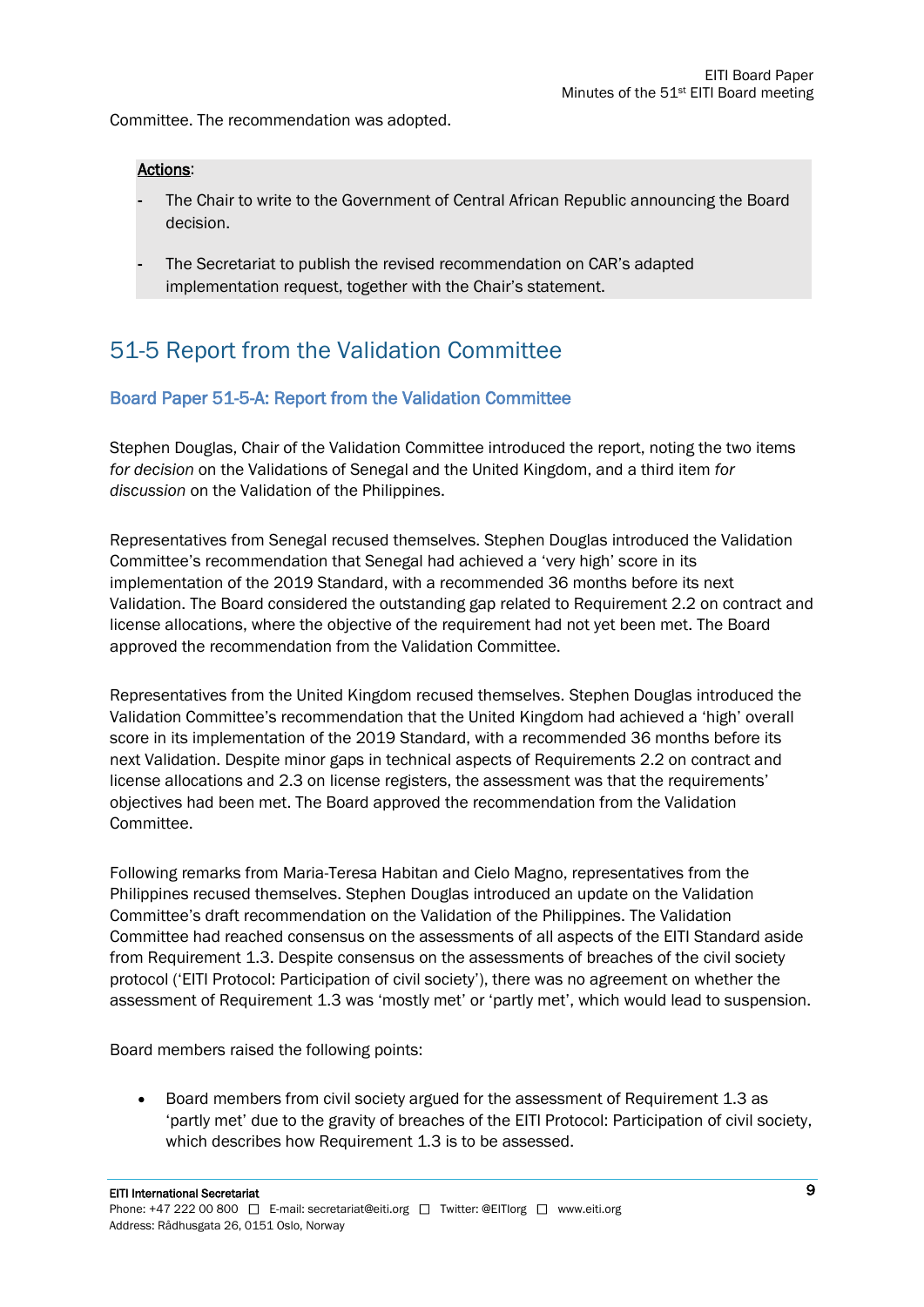- Board members from industry and implementing countries argued that Requirement 1.3 should be assessed as 'mostly met' given the existence of both breaches of the Protocol as well as evidence of civil society's engagement in the EITI process despite these obstacles.
- There was broad agreement that the corrective action should address the breaches of the EITI Protocol: Participation of civil society, while identifying specific government agencies that would be tasked with remedial actions.

An ad hoc working group convened to refine the draft corrective action related to Requirement 1.3. The Board considered the proposed language agreed by the working group and agreed on the substance and wording. Several options for compromise on a Board decision were considered, including trade-offs between the assessment of Requirement 1.3 and the timeframe for the next Validation.

The Board did not reach consensus on the findings of the Validation of the Philippines and directed the Validation Committee to draw on the revised corrective action and continue its deliberations on the assessment of Requirement 1.3 and the timeframe for the next Validation, with a view to agreeing a recommendation to the Board *for decision*.

#### Actions:

- The Chair to write to the Governments of Senegal and the United Kingdom announcing the Board's decision.
- The Secretariat to publish the results of the Validation of Senegal and the United Kingdom including the supporting documentation.
- The Validation Committee to draw on the revised corrective action related to Requirement 1.3 and discuss the assessment of Requirement 1.3 in the Validation of the Philippines and the timeframe for the next Validation, with a view to agreeing a recommendation to the Board *for decision*.

## 51-6 Report from the Outreach and Candidature Committee

#### Board Paper 51-6-A: Candidature application: Gabon (for decision)

Diana Kaissy, Chair of the Outreach & Candidature Committee, introduced the Board Paper and the Outreach and Candidature Committee's recommendation to admit Gabon to the EITI.

Nassim Bennani provided background information on the EITI support in this sign-up process and the involvement of international partners. He also presented the assessment from the EITI International Secretariat that the five sign up steps are met, following the methodology adopted by the Board as presented in the paper.

Board members made the following comments: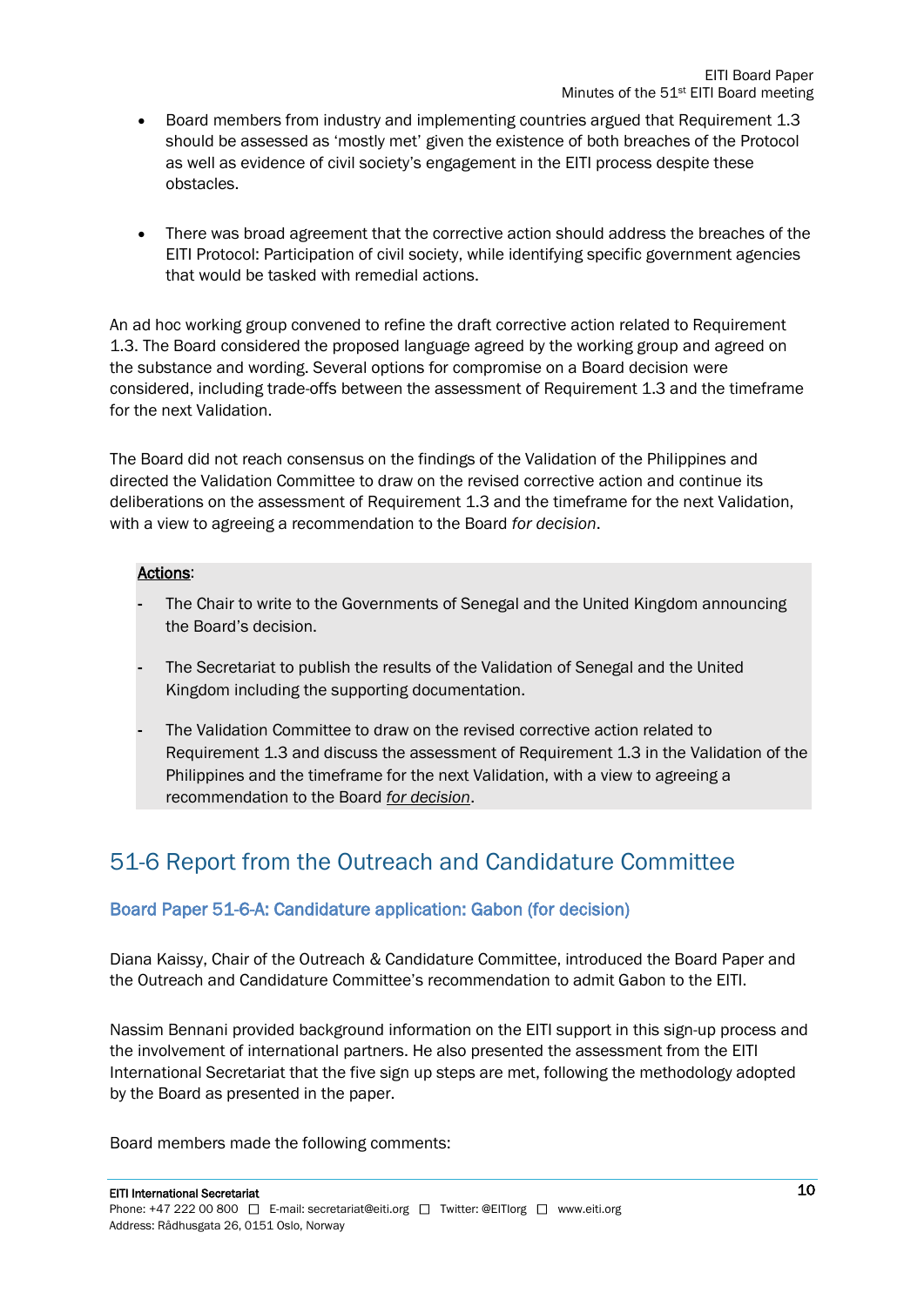- An implementing country member supported the recommendation and congratulated the secretariat
- The supporting country constituency supported the recommendation

The Chair concluded that the recommendation was adopted.

#### Actions:

The Chair to write to the Government of Gabon announcing the Board decision.

## 51-7 Report from the Governance and Oversight Committee

#### Board Paper 51-7-A: Recommendations from assessment of Company Expectations (for decision)

Oleksiy Orlovsky, Chair of the Governance and Oversight Committee (GOC), presented Board Paper 51-7-A. He explained the paper included recommendations to repeat the assessment process, to include an initial review of new supporting companies and to publish the results of future assessments. He noted the Committee did not reach agreement on how to address instances where supporting companies are not meeting the Expectations and did not agree changes to the Expectations. The Committee plans to address these issues ahead of the February 2022 Board meeting. He proposed that a working group be established to recommend changes to the Expectations recognizing the short time before the February 2022 Board meeting. Oleksiy commended the company constituency and Secretariat on publication of Annex A.

Andrew Irvine from the Secretariat presented the details of the committee's recommendations. He noted the value of the assessment process, but recognized the process required significant staff time and would not be feasible to repeat annually. Thus, the GOC recommended that (1) the assessment process be repeated ahead of the 2023 Global Conference and (2) every 3 years thereafter. Andrew explained the section in the paper on 'Changes to the Expectations' provided suggested clarifications to the language of some of the Expectations, but that they did not represent the full scope of potential clarifications or revisions that could be made to the Expectations.

Andrew noted that through the assessment, the Secretariat established a general baseline upon which progress could be monitored according to the Expectations. To contribute to this baseline, the GOC recommended that (1) the company constituency update its company constituency guidelines ahead of the February 2022 Board meeting to include an initial Secretariat-led review against the Expectations as part of the process for new supporting companies to join the EITI. The GOC also recommended that (2) the company constituency guidelines be updated to specifically indicate supporting companies are expected to adhere to the Expectations. Additionally, the GOC recommended that (3) the results of future assessments be published, subject to a similar process to that used for Annex A from the last assessment.

Board members raised the following points: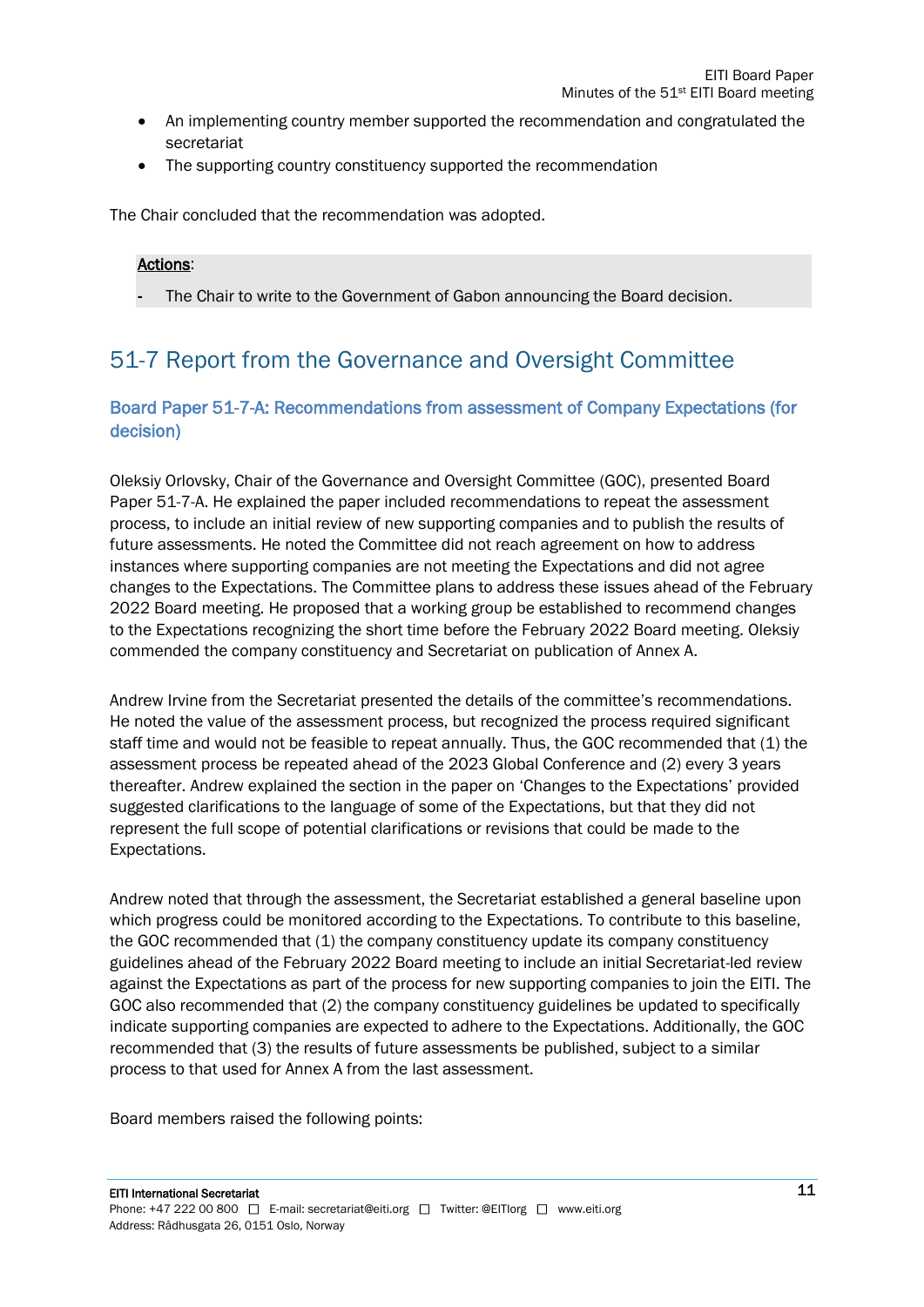- The time between assessments of 3 years is too long and companies not making progress on an expectation should be expected to make progress more quickly, and perhaps be subject to more frequent assessments
- While it makes sense for Companies to have the opportunity to review their individual assessment results first, Companies should not have the opportunity to "object" to publication of their individual assessment results;
- Sanctions should be imposed on companies not meeting the Expectations;
- Sanctions would not be appropriate as the Expectations are not "requirements" and concern aspirational company reporting in non-EITI countries;
- Companies with members on the Board should demonstrate leadership by meeting the Expectations, and should not be allowed to hold Board or Alternate seats if not fully meeting the Expectations;
- Consultation with the company constituency concerning changes to the Expectations is critical, but has been difficult;
- A working group should be formed to consider changes to the Expectations, considering how little progress was made between June and October, and how much remains now to be done before next February;
- A working group should not be formed, rather the GOC should consider changes through regular committee process;
- The goal of a working group should be decided, and the company constituency should have a first chance to contribute to changes to the Expectations;
- Further progress on changes to the Expectations should be made to hold companies accountable.
- While the companies constituency has addressed certain of the recommended next steps and explained the difficulty in consulting with the broader constituency, the pace of progress does not appear to be quick enough. The Chair clarified that decision has been reached on repeating the assessment process, including an initial review against the Expectations as part of the sign-up process for new supporting companies and publishing the results of future assessments. She stated the GOC should decide whether to form a working group for cross-constituency consultations. She indicated that further recommendations, including on changes to the Expectations, would be considered at the February 2022 Board meeting.

#### Actions:

- The recommendations should be published in the Board minutes.
- The GOC should consider formation of a working group.
- The GOC should provide recommendations on changes to the Expectations and how to address instances where a company is not meeting the Expectations at 52nd Board meeting in February.

## 51-8 Report from the Finance Committee and Governance and Oversight Committee

#### 51-8-A Draft 2022 EITI International Secretariat work plan (for discussion)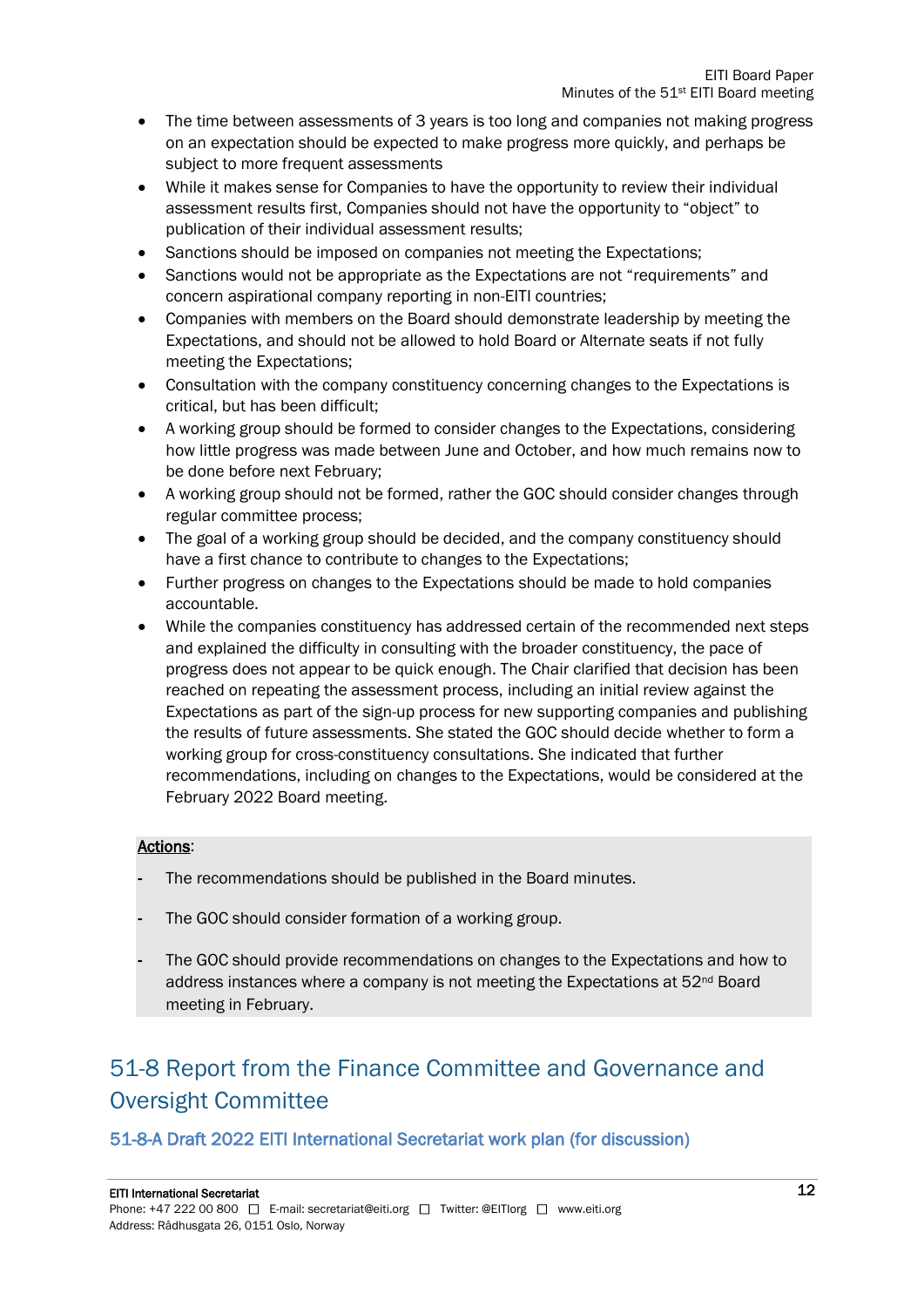Oleksiy Orlovsky, Chair of the Governance and Oversight Committee presented the EITI International Secretariat's 2022 Work Plan. Oleksiy noted that because the Work Plan is not only a planning and resource allocation tool for the Secretariat, but also an accountability tool for the Board and donors to exercise oversight on Secretariat's priorities and planned activities, it had been reviewed by both the Finance Committee (FC) and Governance and Oversight Committee (GOC). Oleksiy noted that the Work Plan builds on the Board-approved Strategic Priorities 2021- 2022 paper, with an emphasis on activities to support implementing countries, the Board, companies and key stakeholders in regard to energy transition, anticorruption efforts and impact.

Mark Robinson noted that the Work Plan differed from previous years in that it was based on results-based planning and devolved budgeting processes, was more succinct, and did not include a review KPIs, which are being reviewed to ensure that they are fit for purpose. In regard to planned support to implementing countries, Mark noted several shared priorities and objectives across regions, including revitalised stakeholder engagement, alignment with national priorities, and accelerated systematic disclosure, in addition to an emphasis on the EITI's Strategic Priorities.

Mark further described the Work Plan's emphasis on leveraging the new Validation model to maintain robust quality assurance of EITI implementation while building technical capacities. Mark also highlighted the breadth of global policy and partnership work at the country and global levels, and how this will support consultations regarding changes to the Standard ahead of the 2023 Global Conference. Mark closed by noting the emphasis on strengthening communications in the Work Plan, as well as global governance and management activities aiming to strengthen trust and accountability between constituencies, while reflecting the diversity of stakeholders in a changing global environment.

Board members made the following comments:

- Implementing countries welcomed the result-based planning and increased focus on support to implementation.
- Ongoing concerns in regard to Requirement 1.3 and the Civil Society Protocol were suggested to be reflected in the Work Plan, particularly in regard to monitoring the participation of civil society and implementation of the Civil Society Protocol. This was emphasized in light of limitations to World Bank direct support to civil society, discussed in Day 1.
- A request was made for more effort in outreach and engagement in Russian-speaking countries. Concerns were raised around the inability of local communities in Eurasia and Central Asia to follow all EITI developments, including readability of guidance notes, due to lack of translations in Russian (most of the guidance notes are currently only available in English and French).
- The Work Plan was seen as a culmination of consultation held at the 2020 February Board meeting on thematic priorities, and to display a welcome attention to regional objectives and many countries' national priorities. The emphasis on regional support, support in response to the Covid-19 pandemic, and support in regard to the new Validation model were also welcome.
- The focus on energy transition was seen by some as overly ambitious and not totally in line with earlier conversations in the Implementation Committee. It was suggested that the way in which energy transition is mainstreamed throughout the Work Plan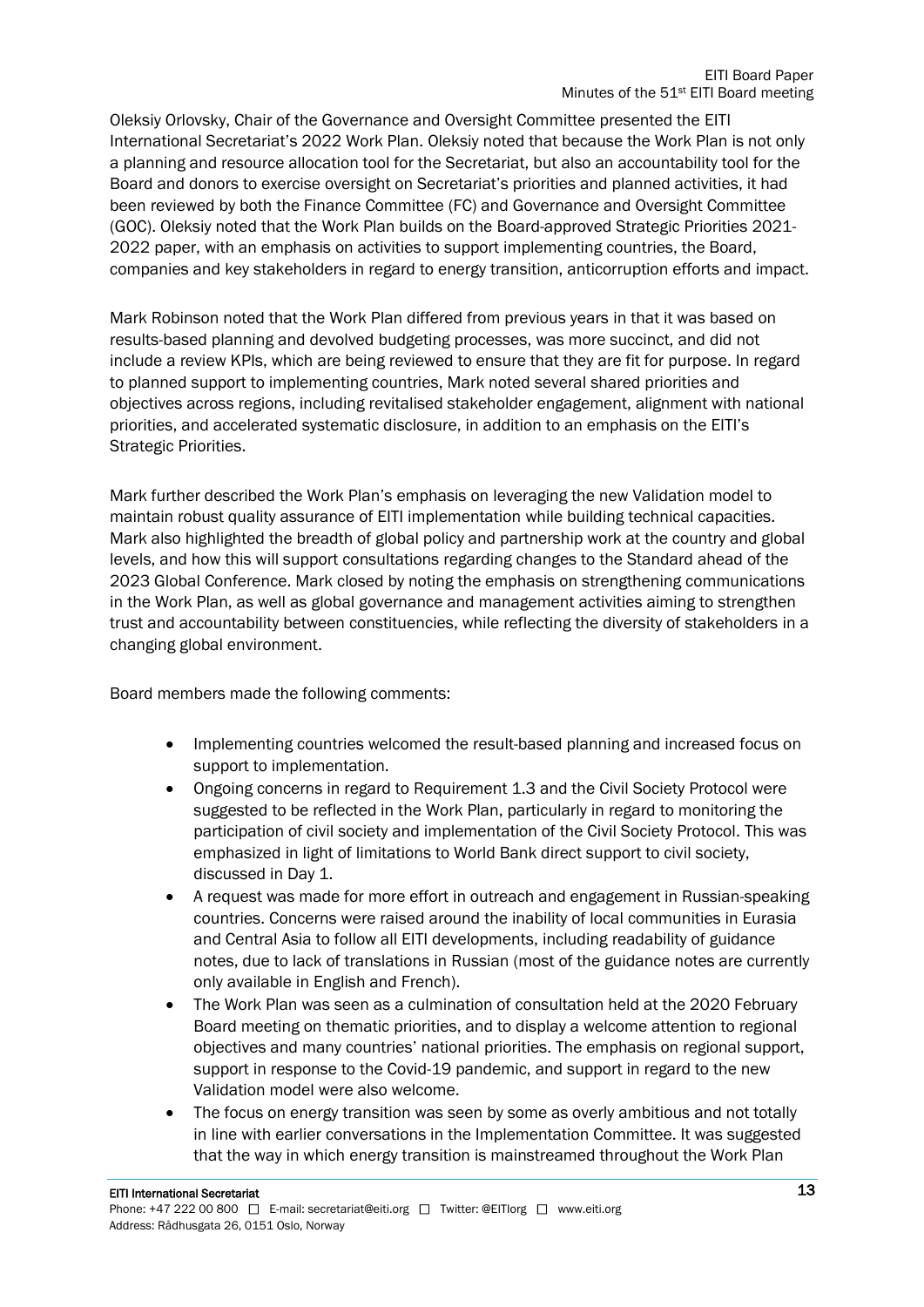and understood as part of the EITI mandate should be subject to further Board discussion.

- The Work Plan was seen to meet ambitions ahead of the 2023 Global Conference, to strengthen and reinforce ambitions, and to address key challenges, many of which require further attention. There was a desire to further discuss some of the partnerships presented in the Work Plan.
- There was a desire to consider whether the Work Plan should address consideration of revising the EITI Articles of Association in response to discussions about company expectations, though it was noted that this might be better addressed in the Governance and Oversight Committee than in the IS Work Plan.
- It was commented that progress on adapting to the energy transition was moving too slowly and that the EITI should be facilitating more ambitious and progressive action in this regard.
- The desire for a Working Group on energy transition was reiterated, based on an understanding of the Energy Transition as an existential crisis of paramount importance, and a lack of clear guidance to implementing countries on this issue, despite a year and a half of discussion in the EITI Board. It was asserted that EITI Work Planning should focus on the role of disclosures in this regard, and that this was not sufficiently addressed in the 2022 Work Plan and budget.
- It was suggested that there was an opportunity for the IS to share contemporary policy initiatives on the energy transition, as a service to the many constituencies seeking guidance in this regard.
- It was noted that the Work Plan reference to exploring outreach and membership interest among renewable energy companies was a fundamental strategic initiative that deserved additional Board discussion before being pursued.

Mark responded by thanking Board Members for confirming that the Work Plan reflected implementing country priorities. In regard to support to civil society, Mark noted that a portion of a Director's time had been recently allocated towards this work stream, and that this was also reflected in several public statements by the EITI Board Chair and Executive Director of the International Secretariat. Plans to consult and engage with civil society members of MSGs were also highlighted as part of this effort, and Mark noted that the engagement challenges mentioned in central Asian countries were recognized and being addressed by a dedicated Director position for the region (as reflected in the Work Plan), though the challenges mentioned were not all within the control of the International Secretariat.

In regard to the energy transition, Mark noted the variety and breadth of comments, and that the International Secretariat was following guidance from the Board, in particular with regard to the four activities in the Board Paper on Strategic Priorities, which were fully costed for 2022. Mark also noted challenges in securing project-based resources for this work, and strategies currently being explored to raise dedicated resources. In regard to engagement with renewable energy companies, Mark noted that this had been highlighted in several Secretariat documents. Interest in the EITI had come from a Norwegian-based company, and there are plans to follow up with a roundtable with several companies in the Nordic region in December in line with the Board paper.

Helen noted that the International Secretariat would revise the 2022 Work Plan based on this discussion and would send a final draft for decision via Board Circular.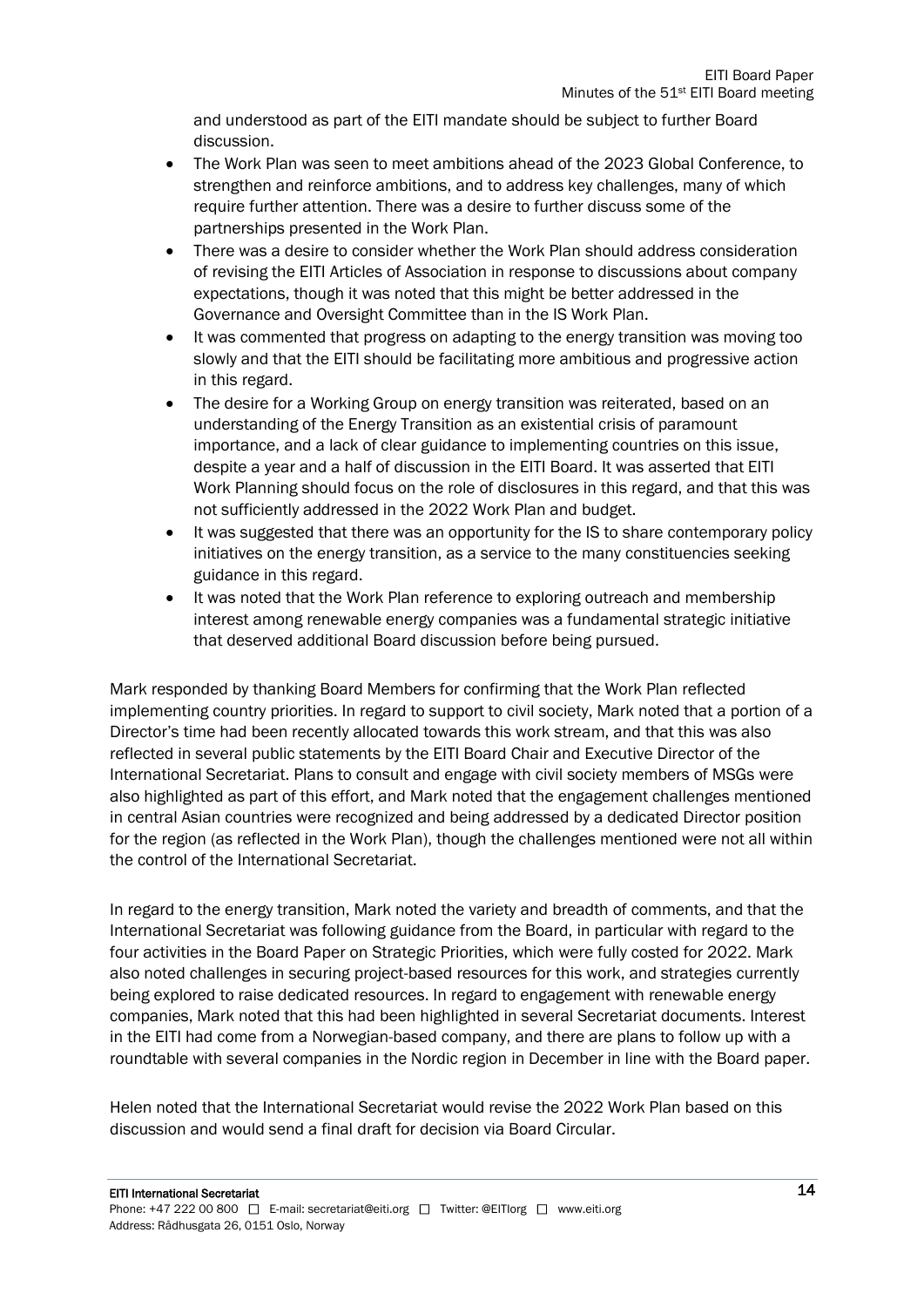Helen then turned discussion towards the International Secretariat budget for 2022.

Dominic Emery presented 2022 Budget on behalf of the Finance Committee and noted that:

- The expected income of USD 10.165m was projected to cover expenditures of USD 10.121m. This represented a 19% increase from the 2021 budget. The budget increase would enable the Secretariat to provide targeted support to implementation, while remaining within its mandate. He further added that some preparatory work related to the Global Conference was foreseen in 2022 and reflected in the budget.
- Project-specific funding continued to grow, but overall funding for the Secretariat showed a healthy balance of 60% core funding and 40% as project specific.
- The Finance Committee agreed to discontinue scenario budgeting for 2022 and subsequently requested a more detailed analysis of budget assumptions and underlining risks to ensure financial stability and effective budget execution. Consistent with this approach, funding sources were classified by various degrees of certainty. The first category of secured funding included confirmed multi-year funding agreements with supporting governments (core funding and project specific) and with ICMM (core funding); as well as project specific funding agreements with foundations and International Financial Institutions (IFIs).

Bady Balde reported that almost two-thirds (65%) of the proposed budget would be covered by secured funding, which was expected to grow substantially before the end of the year as ongoing negotiations are finalised. Anticipated funding amounted to 27% from supporting companies and planned proposals to 8% from supporting countries without a multi-year agreement. 23% of the funding was expected from international development partners and 8% from companies and financial institutions. It was agreed that no follow-up would be undertaken on funding from implementing countries, due to the COVID-19 challenges many countries are facing.

On expenditure, Bady reported that staff costs and staff associated costs remained the largest expenditure item, with reduced travel due to the lockdowns necessitated by the COVID 19 pandemic, He reported that support to implementation was expected to increase by 74% and capacity building by 45%. Some of the increased implementation support was as a result of project-specific funding, notably the Opening Extractives programme, as well as project funding from the Government of Belgium with a focus on DRC and Niger. A 10% reduction in the estimated cost of validation was mainly the result of the implementation of the new validation model. Secondly, a reduction in the communication budget was expected due to the completion of the website upgrade in early 2022.

#### Actions:

The Secretariat to share the work plan and budget for approval via circular.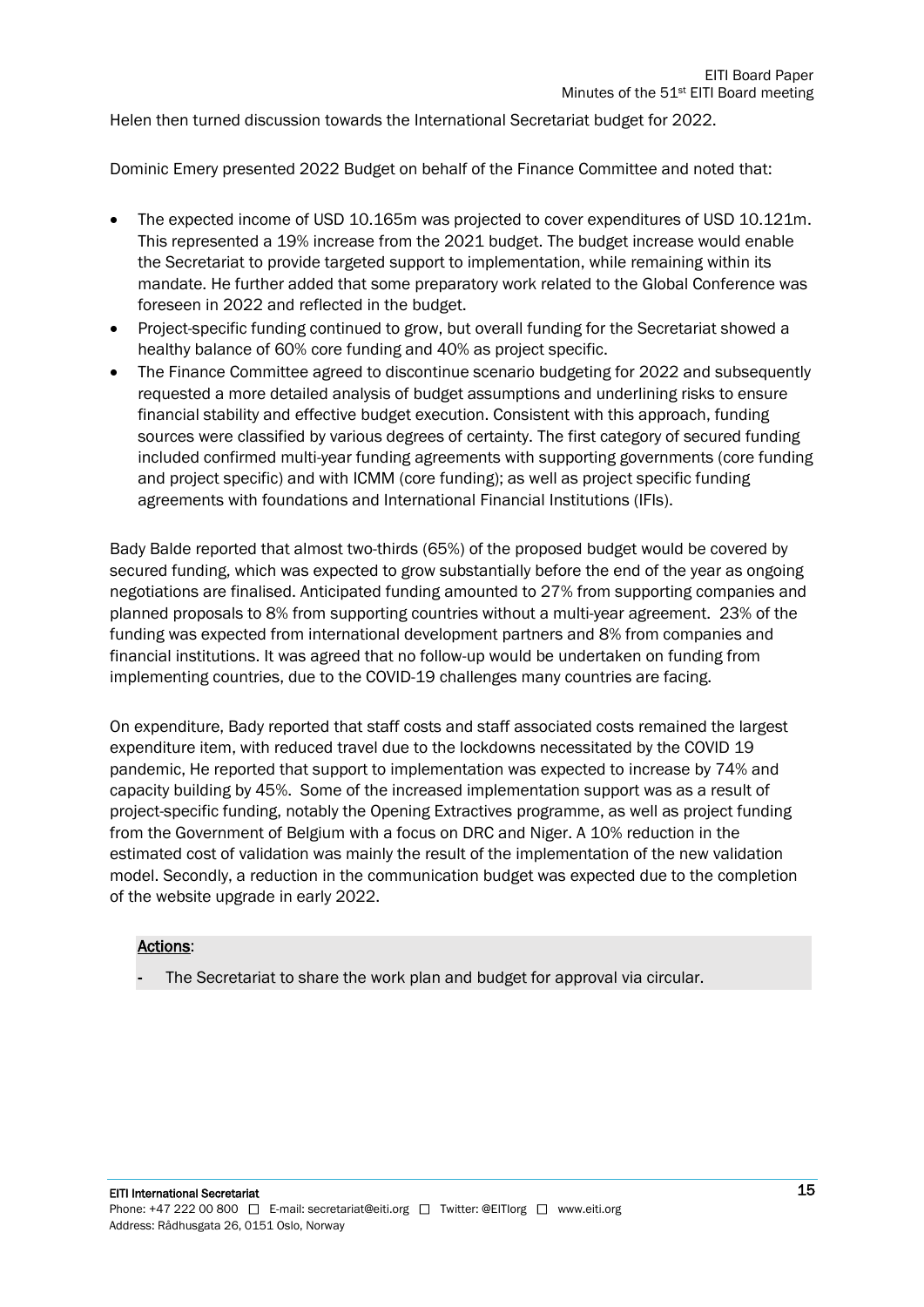#### Annex A – Board country decisions

#### Board decision on Central African Republic

*The EITI Board agreed to lift the suspension of the Central African Republic, with a first EITI Report to be produced by 31 December 2022 and the next Validation to start on 1 April 2024.*

*Lifting of suspension will allow national and global stakeholders to monitor progress in the implementation of the EITI Standard and assess the level of continuous progress in Validation.*

*The Board recognises the challenging environment in which the EITI operates in the country. The Board urges the Government to ensure that natural resources are managed in the benefit of all citizens and to take steps to mitigate risks of corruption, abuse or mineral smuggling that could undermine peace and stability in the country. The Board will continue to closely monitor the situation and consult stakeholders and partners in country to ensure that the EITI Principles and requirements are adhered to.*

*The EITI Board also accepts the multi-stakeholder group's request for adapted implementation with respect to:*

*Regional perimeter: the EITI perimeter can be limited to the areas approved as compliant by the Kimberley process to export diamonds.*

*Reporting cycle: The first EITI Report due in 31 December 2022 may be based on unilateral disclosures from the government for the fiscal year 2020 or more recent.*

*This adapted implementation is valid until the end of the Validation expected to start on 1 April 2024.*

*The EITI Standard allows for adapted implementation "where the country faces exceptional circumstances that necessitate deviation from the implementation requirements" (Section 4 Article 1). In taking this decision, the EITI Board recognises the Central African Republic's concern that the Government and the multi-stakeholder group do not currently have the means to fully implement all of the EITI Requirements and recognises the recent effort made to re-start the EITI process.*

*The Board requires that the Government of the Central African Republic continues its efforts to fully implement the EITI Requirements in coming years and guarantees the respect of the EITI civil society protocol. The Board also requires the Government to commit to ensure full disclosure of information in line with the EITI Standard, to adapt the EITI institutional framework to the latest provisions of the 2019 Standard and to ensure effective mobilisation of the funding necessary to implement the EITI work plan.*

*In addition, the Board requests that the multi-stakeholder group takes steps to ensure that EITI Reports include an assessment of the quality and comprehensiveness of*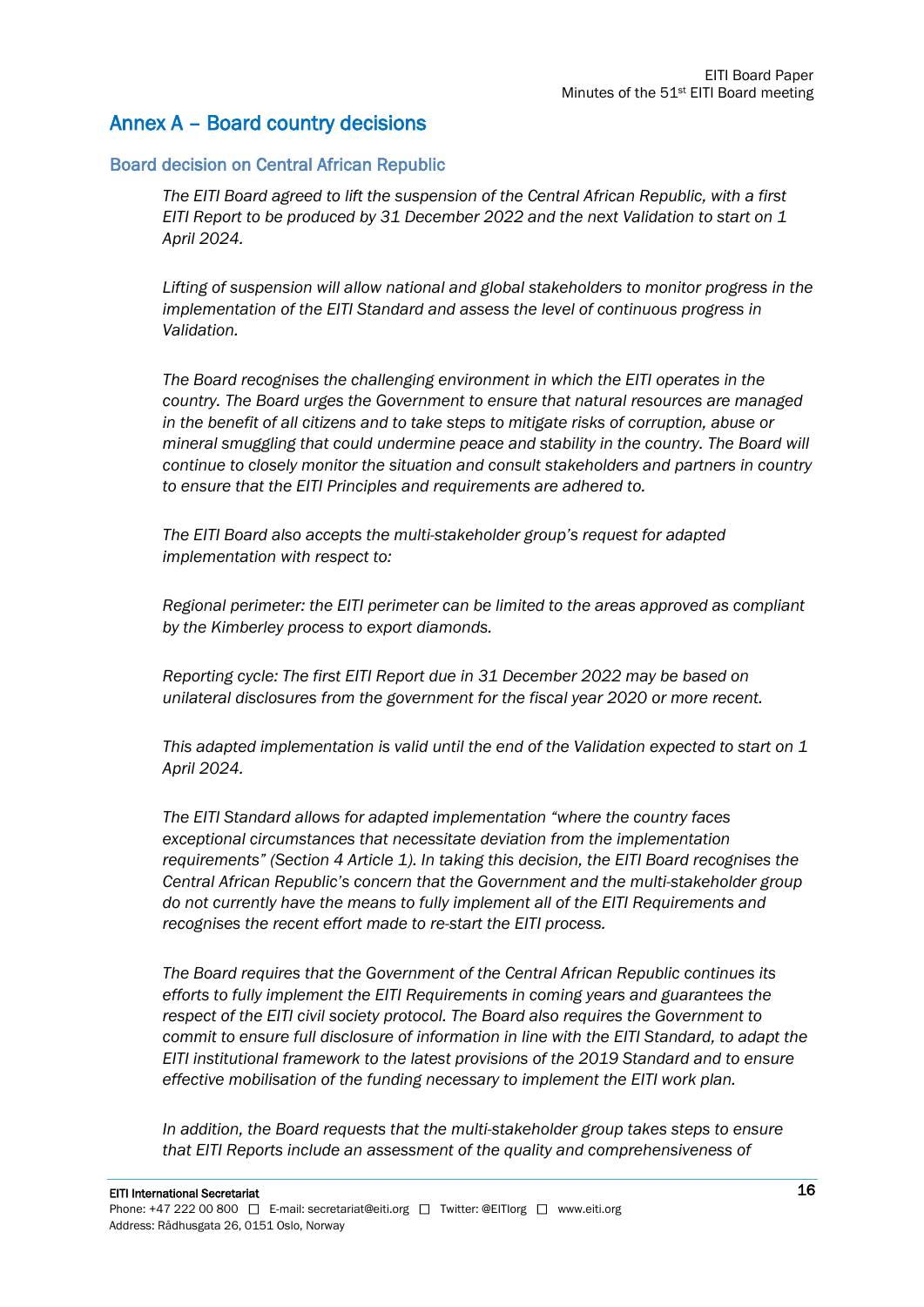*disclosures. The Board further recommends that the multi-stakeholder group takes steps to strengthen collaboration with the Kimberley Process to find a sustainable solution for ensuring transparency in the country's natural resources, as well as with all relevant stakeholders in the extractive sector value chain.*

#### Board decision on Gabon:

*The EITI welcomes Gabon as an EITI implementing country as of 21 October 2021. In accordance with the EITI Standard, Gabon is required to publish the required information (typically through an EITI Report) within 18 months of being admitted as an EITI implementing country (i.e, by 21 April 2023). Validation will commence within two and a half years of becoming an implementing country.*

#### Board decision on Senegal:

*Senegal has achieved a very high overall score in implementing the 2019 EITI Standard (93 points). The overall score reflects an average of the three component scores on Stakeholder engagement, Transparency and Outcomes and impact.* 

*The EITI Board commends Senegal for achieving a very high score on "Outcomes and impact" (99.5 points). EITI data has been used to inform public debate and Senegal EITI has followed up on recommendations at the highest political levels, including with the President of Senegal. The MSG has regularly taken stock of the outcomes and impact of implementation, and there is extensive evidence of Senegal EITI feeding into tangible reforms in government policies and industry practices. Senegal's EITI outreach activities have adapted to the impacts of the COVID-19 pandemic to continue to strive to make extractive data accessible. Senegal was awarded three and a half additional point for the effectiveness and sustainability of EITI implementation.* 

*On "Transparency", Senegal reached a high score (91 points). EITI Senegal has played a key role not only in disclosing new information to the public but also in improving the accessibility of systematically disclosed information spread out over multiple government and company websites, such as beneficial ownership of license information. Modern mining and petroleum cadastral systems have been established, beneficial ownership information is in process of being added to the commercial register and the oil and gas state-owned enterprise Petrosen has begun regularly publishing its audited financial statements as a result of EITI implementation. New areas of the 2019 EITI Standard such as project level reporting have been comprehensively implemented in a timely manner. In many areas, EITI Senegal has gone beyond the mapping of existing disclosures to conduct a diagnostic of current governance practices, such as in mining licensing and subnational transfers of extractive revenues. There is strong public demand for EITI data on both the established mining sector and the nascent oil and gas industry, which creates opportunities for EITI Senegal to expand its coverage of areas of increasing public interest such as on the environmental impact and local content contribution to the extractive industries. While Senegal EITI's diagnostic work on licensing practices in the mining sector are exemplary, it has yet to replicate this detailed review to the oil and gas sector despite significant public outcry over allegations of improper licensing activities in the petroleum sector that arose in 2019, related to licenses awards several years earlier.* 

*Senegal achieved a high component score on Stakeholder engagement (90 points). The government, civil society and extractive companies are actively engaged in EITI*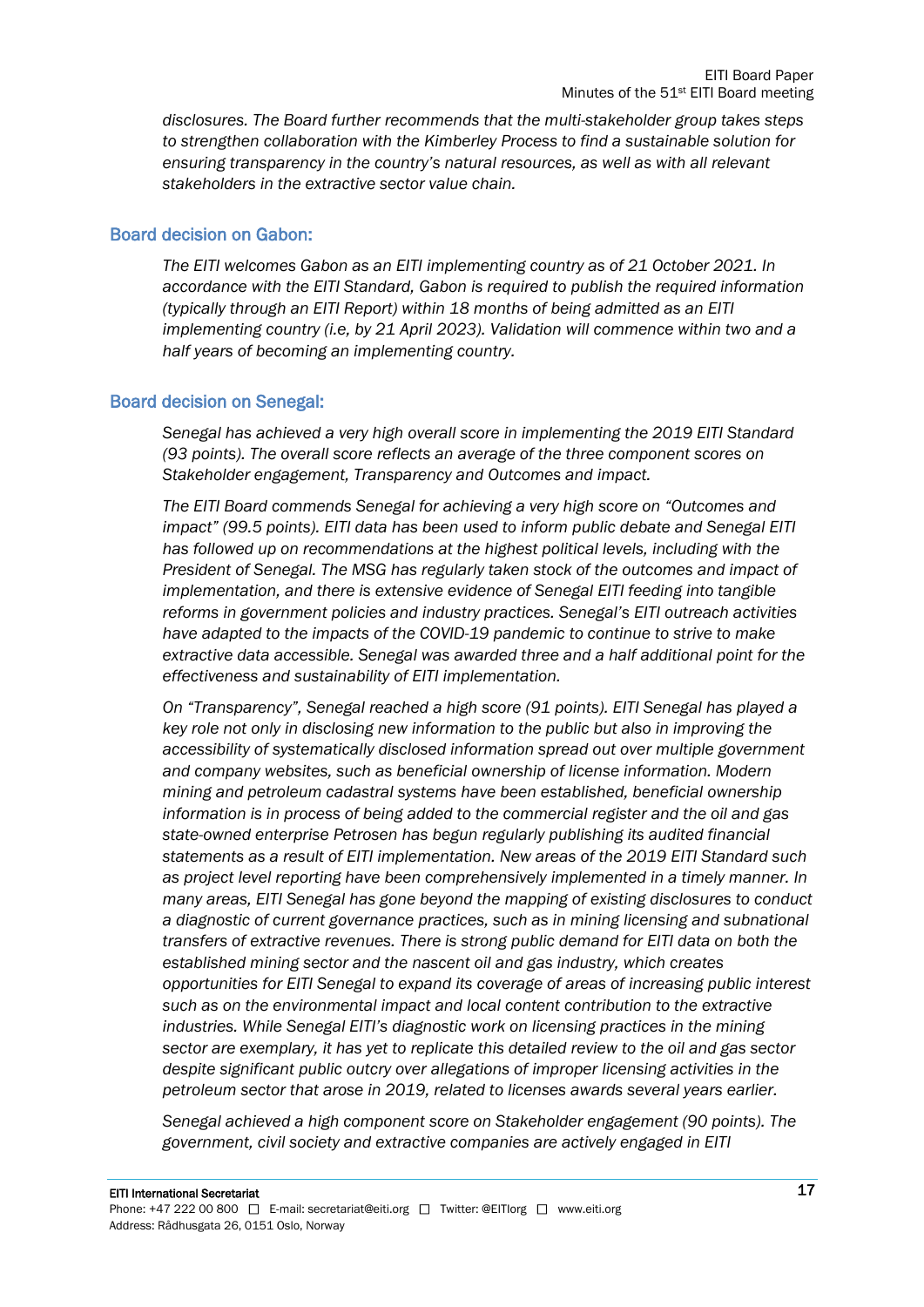*implementation. The three constituencies have institutionalised their EITI engagement and appear to be functioning in an efficient and dynamic manner, maintaining regular communication with non-MSG members. In the context of broad-based demand and interest for information on the extractive sector, stakeholders engaged in the EITI are considered authoritative sources of information and reliable technical partners for stakeholders including government entities, industry associations and researchers.*

*The Board has determined that Senegal will have until a next Validation commencing on 1 October 2024 to carry out a corrective action regarding contract and license allocations (Requirement 2.2).*

*Failure to demonstrate progress on "Transparency" in the next Validation may result in temporary suspension in accordance with Article 6 of the EITI Standard. In accordance with the EITI Standard, Senegal's MSG may request an extension of this timeframe or request that Validation commences earlier than scheduled.*

Full Board decision is available [here.](https://eiti.org/board-decision/2021-62)

#### Board decision on the United Kingdom:

*The United Kingdom (UK) has achieved a high overall score in implementing the 2019 EITI Standard (90 points). The overall score reflects an average of the three component scores on Stakeholder engagement, Transparency and Outcomes and impact.*

*The EITI Board commends the UK for achieving a high score on "Outcomes and impact" (91 points). This reflects the MSG's efforts to ensure that the EITI becomes a tool for increasing the accessibility of extractive data and centralising information on opportunities for multi-stakeholder input to extractive industry governance. The UK's achievements in improving transparency in beneficial ownership disclosures have established best practice that have inspired other EITI implementing countries. The COVID-19 pandemic has curtailed MSG plans for in-person outreach across the country, affecting progress to build local stakeholder engagement. The UK was awarded one additional point for the effectiveness and sustainability of EITI implementation.*

*On "Transparency", the UK reached a high score (90 points). The UK has made commendable efforts to strengthen data management systems of the 11 extractive licensing authorities. Most non-financial information required by the EITI Standard now appears to be systematically disclosed on government websites, with UKEITI disclosures of extractive payments and revenues leading EITI implementing countries in their timeliness. The UK is encouraged to lead international best practice in disclosures related to licensing and contracts by addressing gaps identified in this Validation. There is an opportunity for the UKEITI to expand public disclosures of environmental aspects of extractive industry governance, including in environmental taxes and in monitoring rules and practices, responding to growing public demand for this kind of information.*

*The UK achieved a high component score also on "Stakeholder engagement" (90 points). The MSG is exercising its oversight role effectively. The government and extractive companies have mostly sustained a high level of commitment. The civil society constituency's efforts to engage stakeholders from communities hosting extractive activities are commendable, even if they have not yet been successful in ensuring direct participation of such groups on the MSG.*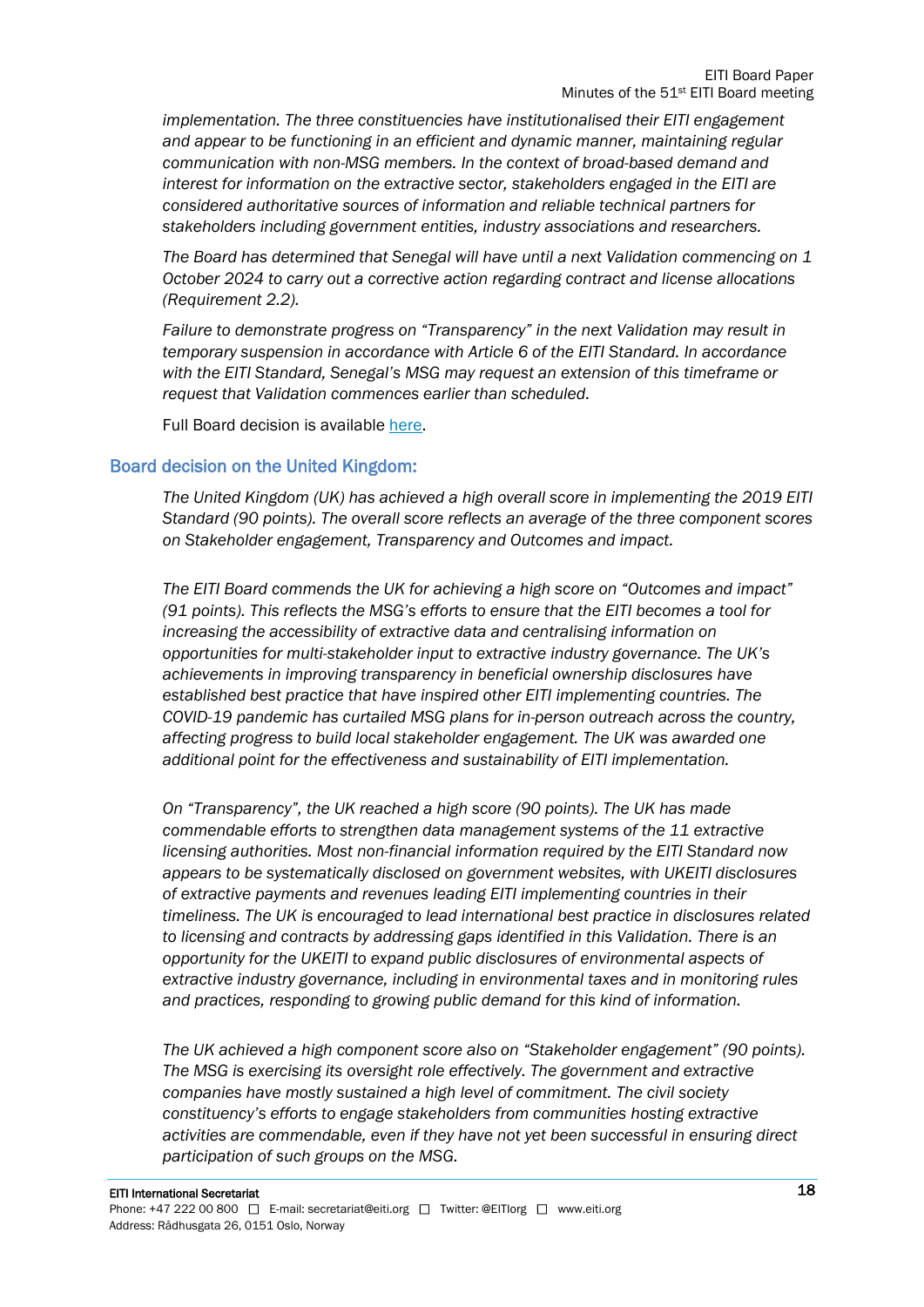*The Board has determined that the UK will have until a next Validation commencing on 1 October 2024 to carry out a corrective action regarding contracts (Requirement 2.4).* 

*Failure to demonstrate progress on "Transparency" in the next Validation may result in temporary suspension in accordance with Article 6 of the EITI Standard. In accordance with the EITI Standard, the UK's MSG may request an extension of this timeframe or request that Validation commences earlier than scheduled.*

Full Board decision is available [here.](https://eiti.org/board-decision/2021-63)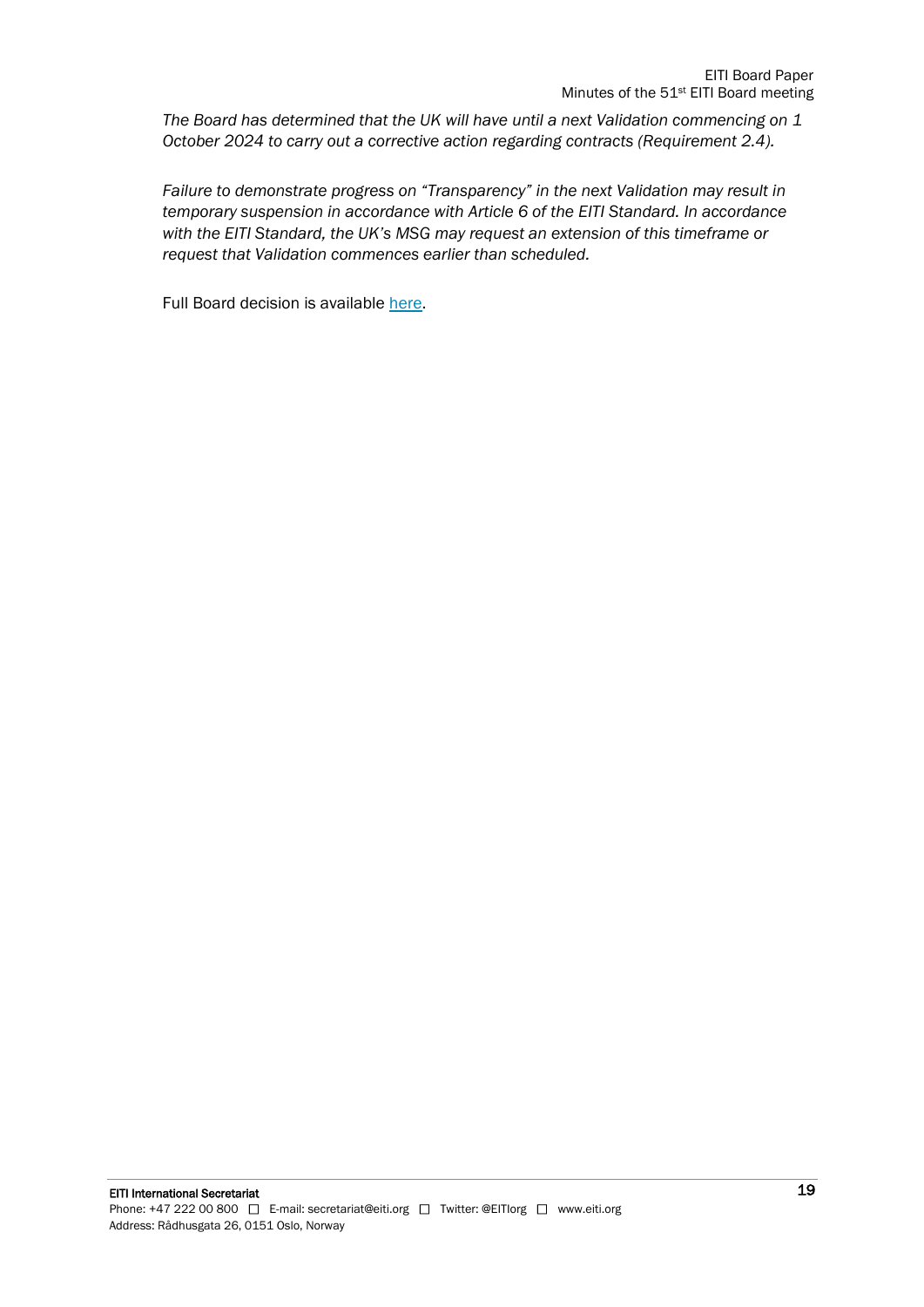### Annex B- Participant List - 51<sup>st</sup> EITI Board meeting

## Participant List

(Board members not attending in grey)

#### **Chair**

Rt Hon. Helen CLARK

**Countries** 

#### Implementing Countries

Mr Ruslan BAIMISHEV, Deputy Minister, Ministry of Industry and Infrastructure Development, Kazakhstan

Alt: Ms Viktoriia GNATOVSKA, Director of Energy and Resource Efficiency Policy Formation Directorate, Ministry of Energy, Ukraine

Ms Maria Teresa S. HABITAN, Assistant Secretary of the Department of Finance, Philippines Alt: Mr Sampe L. PURBA, Natural Resource Economics Advisor to the Minister of Energy and Mineral Resources, Indonesia

Mr Ian Chitumba MWIINGA, National Coordinator, EITI Secretariat, Zambia Alt: Ms Francess Piagie ALGHALI, Minister of State, Office of the Vice-President, Sierra Leonne

Ms Awa Marie COLL-SECK, Minister of State, Senegal Alt: TBC

Ms Agnès Solange ONDIGUI OWONA, EITI National Coordinator, Cameroon Alt: Mr Michel OKOKO, EITI National Coordinator, Republic of Congo

Mr Sherwin LONG, National Coordinator, EITI Secretariat, Trinidad & Tobago Alt: Ms Laura RÓPOLO, Undersecretary of Mining Development (*Subsecretaria de Desarrollo Minero*) - Ministry of Production, Argentina

#### Supporting Countries

Mr Rinaldo JEANTY, Director General and Chief Inspector of Explosives, Lands and Minerals Sector, Natural Resources, Canada

Alt: Ms Kimberly HARRINGTON, Director, Office of Policy Analysis and Public Diplomacy Bureau of Energy Resources, State Department, USA

Mr Taco WESTERHUIS, Coordination of international Circular Economy and Commodities policies, DG International Cooperation, Directorate for Inclusive Green Growth (IGG), Netherlands Alt: Mr Francois GAVE. Special Representative for Corporate Social Responsibility and the Social Dimension of Globalisation at the Ministry of Europe and Foreign Affairs, France

Ms Christine DETAILLE, Head of Unit Transitional Development and Governance, Ministry of Foreign Affairs, Foreign Trade and Development Cooperation, Belgium Alt: TBC

#### Civil Society Organisations

Mr César GAMBOA, Executive Director, Derecho, Ambiente y Recursos naturales, Perú Alt: Mr Oscar PINEDA, Community Organising Coordinator, Project on Organizing, Development, Education and Research (PODER), Mexico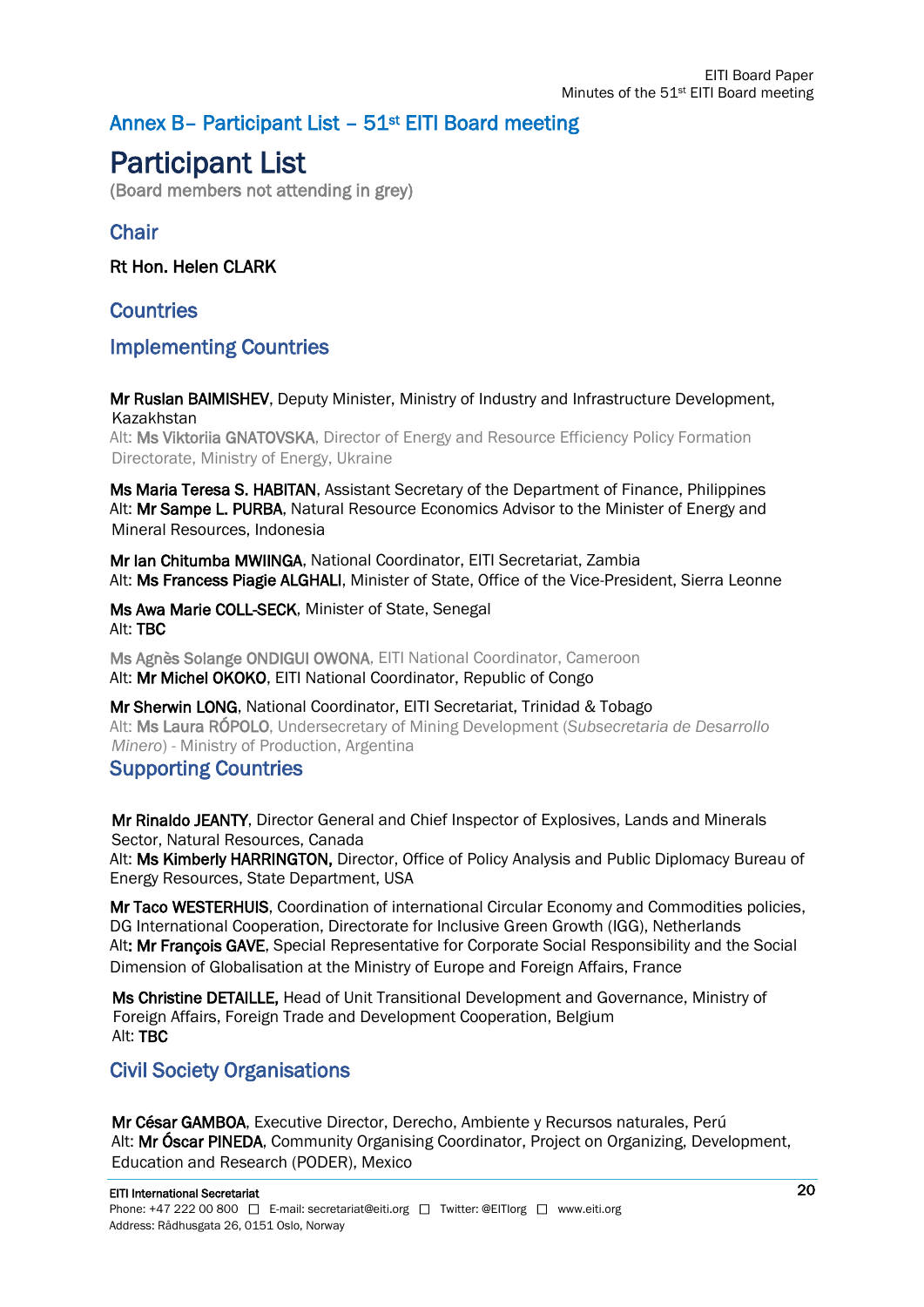Mr Brice MACKOSSO, Secretaire Permanent, Commission Justice et Paix, Republic of Congo Alt: Mr Mtwalo MSONI, National Coordinator, Publish What You Pay (PWYP), Zambia

Ms Cielo MAGNO, Bantay Kita/PWYP Philippines; Associate Professor University of the Philippines, Philippines

Alt: Ms Diana El KAISSY, Advisory Board Member, The Lebanese Oil and Gas Initiative (LOGI), Lebanon

Mr Oleksiy ORLOVSKY, Programme Director, International Renaissance Foundation, Ukraine Alt: Ms Mariya LOBACHEVA, Executive Director, Echo - Public Association, Kazakhstan

Ms Erica WESTENBERG, Director of Governance Programs, Natural Resources Governance Institute (NRGI)

Alt: Mr Simon TAYLOR, Co-founder and Director, Global Witness

#### Companies including Investors

James NICHOLSON, Head of Corporate Responsibility, Trafigura Group Alt: Ms Dyveke ROGAN, Senior Analyst, Norwegian Bank Investment Management (NBIM)

Mr Stuart BROOKS, Manager, International Relations, Chevron Alt: Mr Matt GOBUSH, Senior Advisor for Public and Government Affairs, Exxon Mobil Corporation

Mr Erik NÜRNBERG, Senior Legal Policy Adviser, Equinor Alt: Mr Stephen DOUGLAS, Senior Adviser to the President, Exploration & Production, Total

Mr James ENSOR, Executive Director, BHP Billiton Foundation Alt: Mr Carlos ARANDA, Manager Technical Services, Southern Peru Copper Corporation

Mr Alan McLEAN, Executive Vice President Taxation and Corporate Structure, Royal Dutch Shell Alt: Mr Dominic EMERY, Vice President, Group Strategic Planning, BP

Mr Lawrence DECHAMBENOIT, Global Head of External Affairs, Rio Tinto Alt: Mr Richard MORGAN, Head of Government Relations, Anglo American

#### Board Secretary

Mr Mark ROBINSON, Executive Director, EITI International Secretariat, Oslo

#### **Observers**

Ms Laura ATIENZA, Head of Sector, Unit E2 – Micro-economic analysis, investment climate,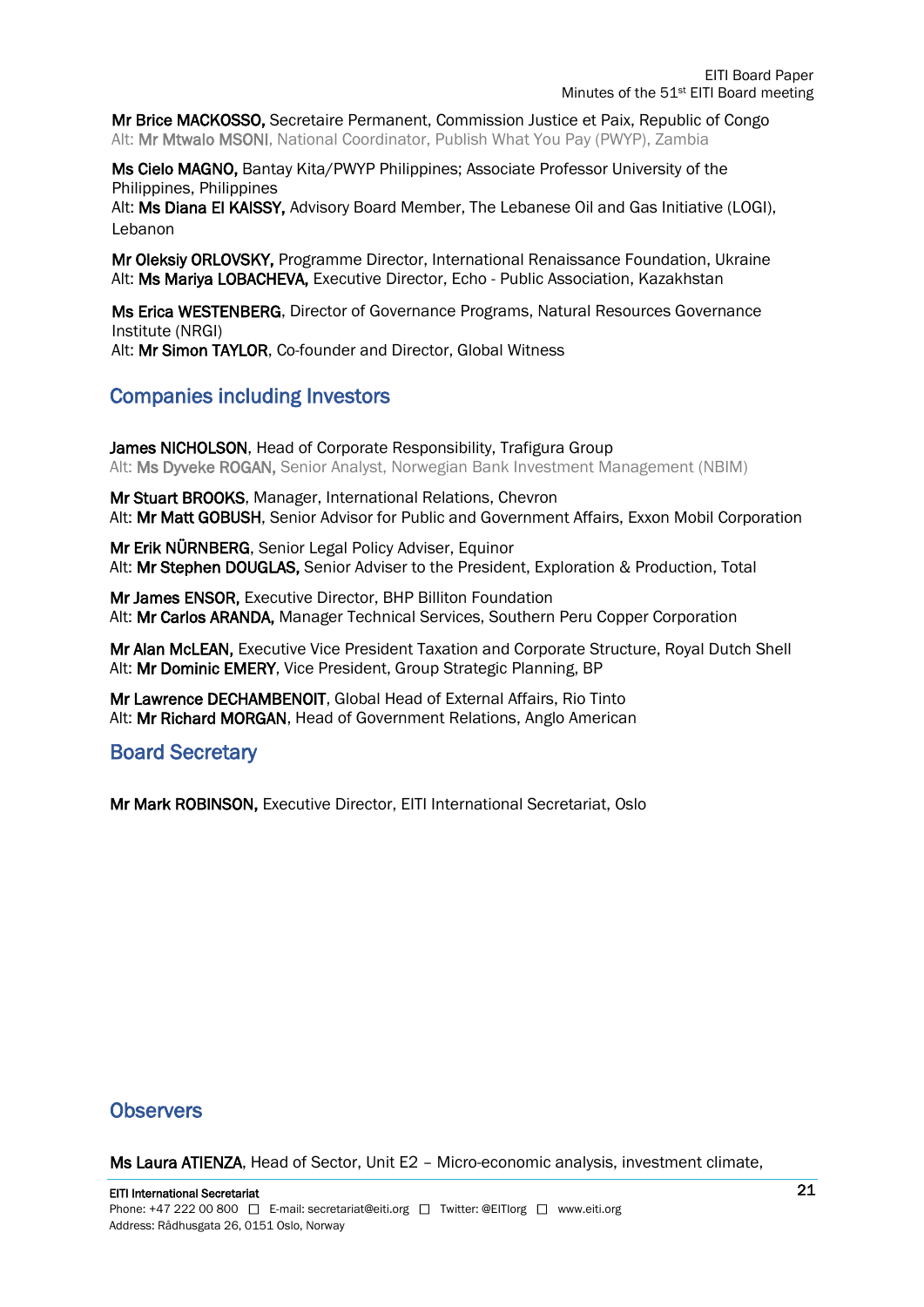private sector, trade and employment, European Commission, Belgium

Ms Jara BAKX, Policy Officer Inclusive Green Growth, Ministry of Foreign Affairs, Netherlands

Mr Torge BARTSCHT, Intern, D-EITI Secretariat, Germany

Mr Joe BARDWELL, Campaigns Manager, Publish What You Pay (PWYP), UK

Ms Maria Emilia BERAZATEGUI, Campaigns Coordinator, Publish What You Pay (PWYP), UK

Ms Ingvild BERGSKAUG, Senior Advisor, Department of Energy I Environment, The Norwegian Agency for Development Cooperation (Norad), Norway

Ms Cecile BILLAUX, Head, Unit E2 – Micro-economic analysis, investment climate, private sector, trade and employment, European Commission, Belgium

Ms Valery Joy BRION, Director, Department of Finance, Philippines

Ms Jackie CULLEN, Senior Legal Counsel, Social Responsibility, Shell Canada Services Limited, Canada

Mr Sören DENGG, Head of Division, Energy, Infrastructure and Raw Materials, Federal Ministry for Economic Cooperation and Development, Germany

Ms Marième Anna DIAWARA, EITI National Coordinator, Senegal

Ms Sophie DONSZELMANN, Senior Programme Officer, International Council on Mining and Metals (ICMM, United Kingdom

Mr Peter ELLEHØJ, Special Advisor Anti-Corruption, Ministry of Foreign Affairs, Denmark

Mr Mustapha FALL, Legal Advisor, EITI Senegal

Mr Lukas GIELEN, Intern, D-EITI Secretariat, Germany

Ms Sophie GIRKE, Advisor at the Extractives for Development Programme (X4D), GIZ, Germany

Ms Mareike GOEHLER-ROBUS, Advisor, D-EITI Secretariat, Germany

Ms Lisa GÜNTHER, Policy Officer, Federal Ministry of Economic Affairs and Energy, Germany

Ms Rosie HARDCARE, Personal Assistant, EITI Chair

Ms Hidemi ISHIKURA, Assistant Director, Resource Security Division, Ministry of Foreign Affairs, Japan

Ms Andrea JUENEMANN, National Coordinator D-EITI, Head of Unit, Federal Ministry for Economic Affairs and Energy, Germany

Ms Rabea KAAS, Advisor, D-EITI Secretariat, Germany

Mr Fred KABANDA, Division Manager, Extractives, African Development Bank, African Natural Resources Centre (ANRC), Cote D'Ivoire

Mr James LAUER, Director, Natural Resources, Canada

Mr Giada LEPORE, Human rights, Transparency & Global Sustainability, Sustainability Dept., ENI

Ms Sandrine LEVY, Executive Administrator/ Event Manager / Office Manager, Publish What You Pay (PWYP), UK

Mr Johannes LOHMEYER, Advisor, Extractives for Development – X4D, Deutsche Gesellschaft für Internationale Zusammenarbeit (GIZ) GmbH, Germany

Mr Henrik LUNDEN, Senior Advisor, Department of Energy & Environment, The Norwegian Agency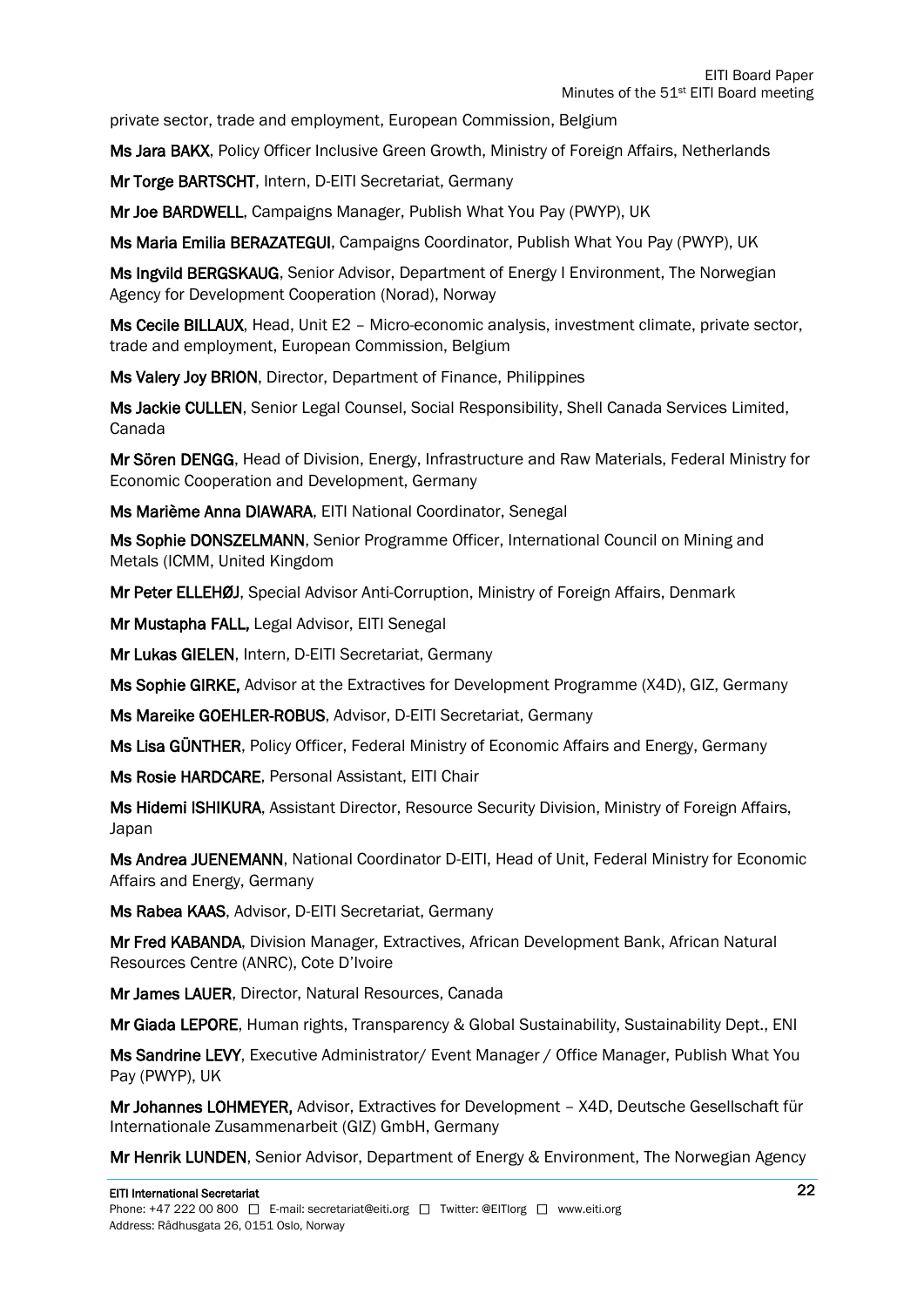for Development Cooperation (Norad), Norway

Ms Vicki MAK-ROMO, Office of Policy Analysis and Public Diplomacy, Bureau of Energy Resources, Department of State, USA

Mr Jason MANNIKAM, Senior Manager, Extractive Sector Transparency Measures Act Program, Natural Resources, Canada

Mr Robert MECHLER, Legal Trainee, Federal Ministry for Economic Affairs and Energy, Germany

Mr Thomas MASBOU, Policy Officer, Extractives Industry Governance, Ministry of Europe and Foreign Affairs, France

Ms Peta MILLS, Acting Director, Business Partnerships and Carbon Markets (PRV), Department of Foreign Affairs and Trade (DFAT), Australia

Ms Svitlana MIZINA, Adviser, GIZ, Ukraine

Mr Daniel MULÉ, Policy Lead, Extractive Industries Tax and Transparency, Oxfam America

Ms Larysa MYKYTKO, State expert, Directorate of Energy and Resource Efficiency Policy, Ministry of Energy, Ukraine

Mr Hiroshi NAKAMURA, Deputy Director, Ministry of Foreign Affairs, France

Ms Olesia NEKHOROSHKO, EITI National Coordinator, Ukraine

Ms Emily NICKERSON, Senior Policy Advisor, Natural Resource Governance (NRCan), Canada

Ms Carly OBOTH, Interim Director, Publish What You Pay (PWYP), USA

Mr Orji Ogbonnaya ORJI, Executive Secretary, EITI, Nigeria

Mr Marwan Abdallah OPES, Project Manager, Organization for Energy Sustainability-PWYP Lebanon

Mr Papa Alioune Badara PAYE*,* Secrétaire Permanent Adjoint & Responsable Gestion des Données, Secrétariat Technique - Comité National ITIE, Senegal

Ms Rachel PERKS, Acting Manager, EGPS Program Manager, World Bank, USA

Ms Elisa PETER, Executive Director, Publish What You Pay (PWYP), UK

Mr Jean-Louis PONT, Policy Expert, Transitional Development and Governance Unit (D5.2), Foreign Affairs, Foreign Trade and Development Cooperation, Belgium

Mr Sergio PIAZZARDI, Policy Officer, Directorate-General for International Partnerships – DG INTPA, Unit E2 – Micro-economic analysis, investment climate, private sector, trade and employment, European Commission, Belgium

Mr Boris RAEDER, Head of D-EITI Secretariat, Germany

Mr Sven Ulrich RENNER, EGPS Program Manager, World Bank, USA

Ms Haley RICE, Consultant, Publish What You Pay (PWYP), UK

Mr Mark RICHARDS, Chief Advisor – Global External Affairs and Economic Policy, Rio Tinto

Mr Pierre SAADE, MENA Regional Coordinator, Lebanon

Ms Ioanna SAHAS-MARTIN, Director, Natural Resources and Governance Division, Global Issues and Development Branch, Canada

Ms Melissa SÄILÄ, Coordinator, Taxation & Development Programme, Ministry of Foreign Affairs, Finland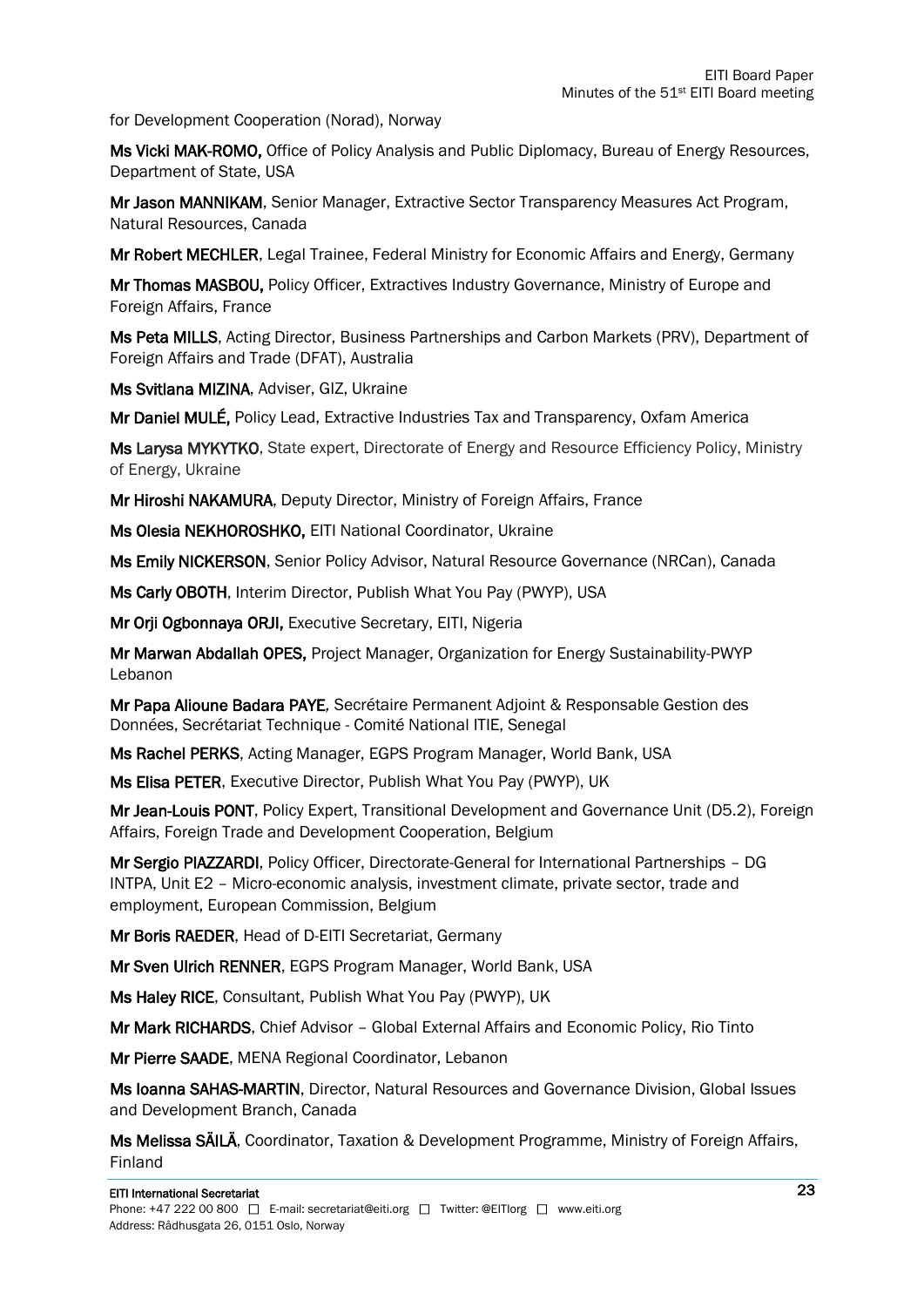Mr Luigi SAMPAOLO, Vice President, Projects & Sustainability Strategic Relations, Sustainability Department, ENI

Ms Elisabetta SARTOREL, Policy Officer, Unit E2 – Micro-economic analysis, investment climate, private sector, trade and employment, European Commission, Belgium

Mr Luke SOOKOCHEFF, Deputy Director, Natural Resources Governance

Ms Fanie THIBEAULT, Senior Advisor, Natural Resources and Governance, Foreign Affairs, Trade and Development, Canada,

Ms Lusine TOVMASYAN, Head, Extractive Industries Transparency Initiative (EITI) Secretariat, Armenia

Mr Pasquale VETTA, Head for Human Rights, Transparency and Global Sustainability Issues, Sustainability Department, ENI

Mr Jürg VOLLENWEIDER, Deputy Head, Macroeconomic Support Division, State Secretariat for Economic Affairs (SECO), Switzerland

Mr David Waigwa WACHIRA, EITI unit liaison, World Bank, USA

#### EITI International Secretariat

Ms Brenda Jay ANGELES MENDOZA, SLA Contractor Ms Chiugo AGHAJI, Country Officer Ms Marie AH-LIME, Admin Officer, Africa Mr Bady Mamadou BALDÉ, Deputy Executive Director & Africa Director Mr Nassim BENNANI, Country & Policy Manager Ms Christina BERGER, Francophone Regional Director Ms Natalia BEREZYUK, Operations Officer Mr Emanuel BRIA, Asia Officer Mr Emmanuel Aguilar BURGOA, LAC Officer Mr Mark BURNETT, Asia Senior Advisor Ms Benedicte Nerdrum BØGWALD, Communications intern Ms Lucia CIRIMELLO, Programme Manager – Opening Extractives Ms Clémence CONTENSOU, Francophone Africa Advisor Mr Christopher CLAUSSEN, Technical Manager Mr Alex GORDY, Validation Director Ms Gisela GRANADO, Francophone Regional Director Ms Rachel HOLLARS, Communications Officer Mr Andrew IRVINE, Legal and Corporate Engagement Director Ms Sylvia JOHANSEN, Finance Manager

Ms Joanne JONES, Communications Director

#### EITI International Secretariat

Phone: +47 222 00 800  $\Box$  E-mail: secretariat@eiti.org  $\Box$  Twitter: @EITIorg  $\Box$  www.eiti.org Address: Rådhusgata 26, 0151 Oslo, Norway